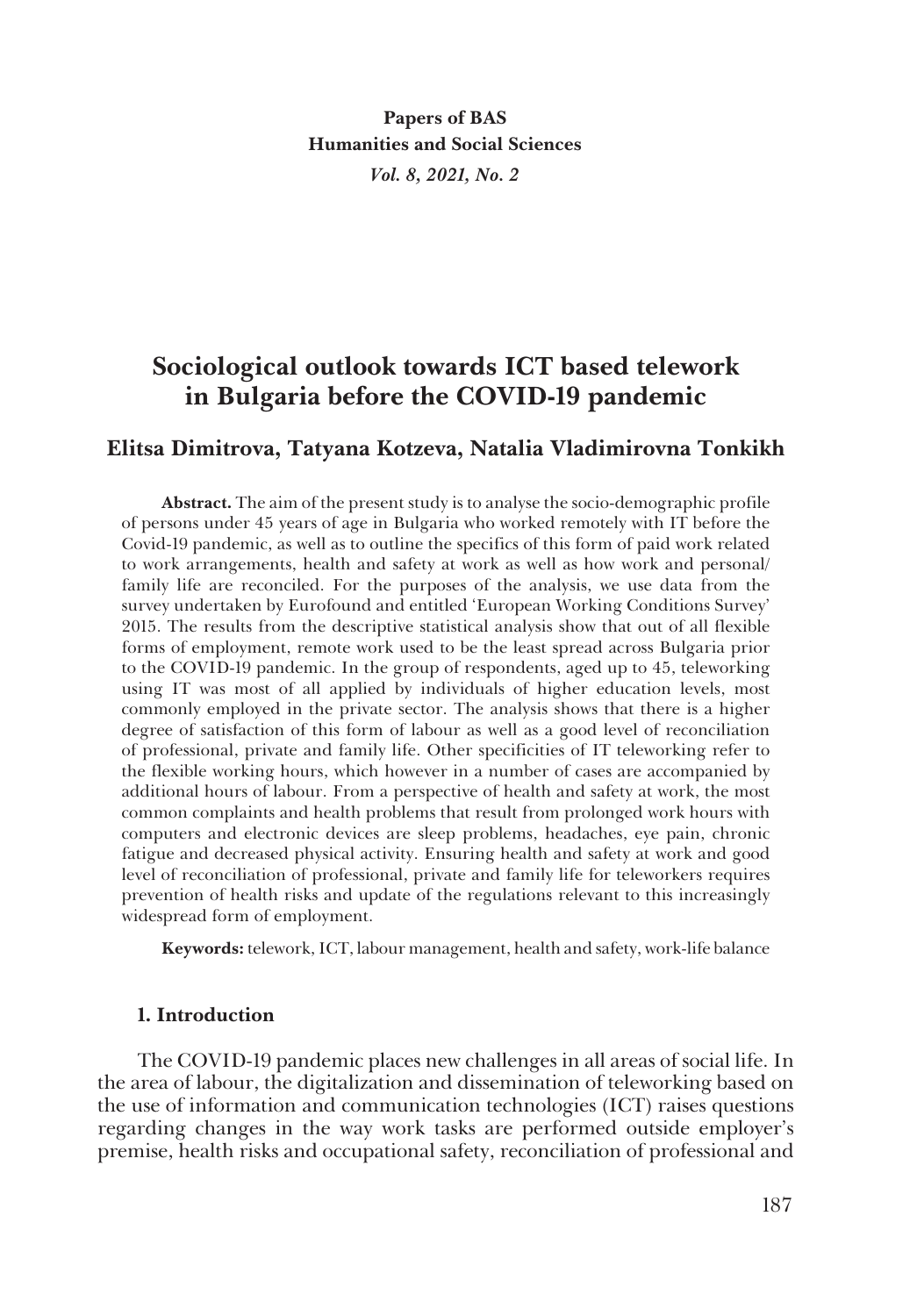private/family life, etc. As the COVID-19 pandemic unfolds, it goes accompanied by a significant growth in the number of teleworking people and this would require a more in-depth analysis of what the specificities are of this form of labour.

Teleworking as a form of paid labour based on ICT in Bulgaria was a sparsely studied phenomenon prior to the COVID-19 pandemic. One of the reasons would refer with the scarce spreading of this form of employment in this country. According to Еurostat data, only 0.3% of all employed worked from home in 2018 (Eurostat 2020). As a matter of comparison, in a number of EU Member States, those teleworking predominated among women and young people. In the surveys conducted in Bulgaria, telework is considered in the context of the prevalence of various forms of flexible employment (shift work, flexible working hours, teleworking) (Vachkova 2008). The results from a survey made by Vachkova (2008) on the flexible forms of employment in Bulgaria show that the most widespread scheme is shift work while teleworking is applied the least. Based on data retrieved from an international survey, the author indicated that in 2003, 4.5% of all organizations in the country made use of telework. The analysis of Vladimirova and Atanasova (2008) on flexible forms of employment and practices among workers in small and medium enterprises in Bulgaria shows the need for information and in-depth understanding of the rights and obligations of workers and employers practising flexible forms of employment, including remote work, in order to avoid practices that would violate the labour and social security rights of workers. A survey conducted by Kanev et al. (2013) on the flexible forms of employment in companies belonging to the food industry systematized managerial assessments of the extent, scope, challenges and problems associated with telework. The results of the survey show that in Bulgaria, there was a small share of food producers who applied flexible forms of employment - 16.8% used teleworking and 38.4% used rotational employment. The authors make the conclusion that flexible forms of employment, including telework, are not sufficiently applied or used in Bulgaria (Kanev et al. 2020, 193). The research of G. Yordanova on the people employed in the ICT sector in Bulgaria shows that better reconciliation of professional and family duties is an important aspect of the remote form of work in this sector (Yordanova, Kirov 2008, 347-362; Yordanova 2020).

The aim of this article is to describe the socio-demographic profile of the individuals in Bulgaria in the demographically most active ages (up to 45), who did telework with ICT prior to the COVID-19 pandemic, and to outline some specificities regarding teleworking and work organization, health and safety of working people and the reconciliation of professional and private/family life. According to the definition of the European Foundation for the Improvement of Living and Working Conditions - Eurofound, "Work organisation is about the division of labour, the coordination and control of work: how work is divided into job tasks, bundling of tasks into jobs and assignments, interdependencies between workers, and how work is coordinated and controlled in order to fulfil the goals of the organisation. It encompasses the tasks performed, who performs them and how they are performed in the process of making a product or providing a service. Work organisation thus refers to how work is planned,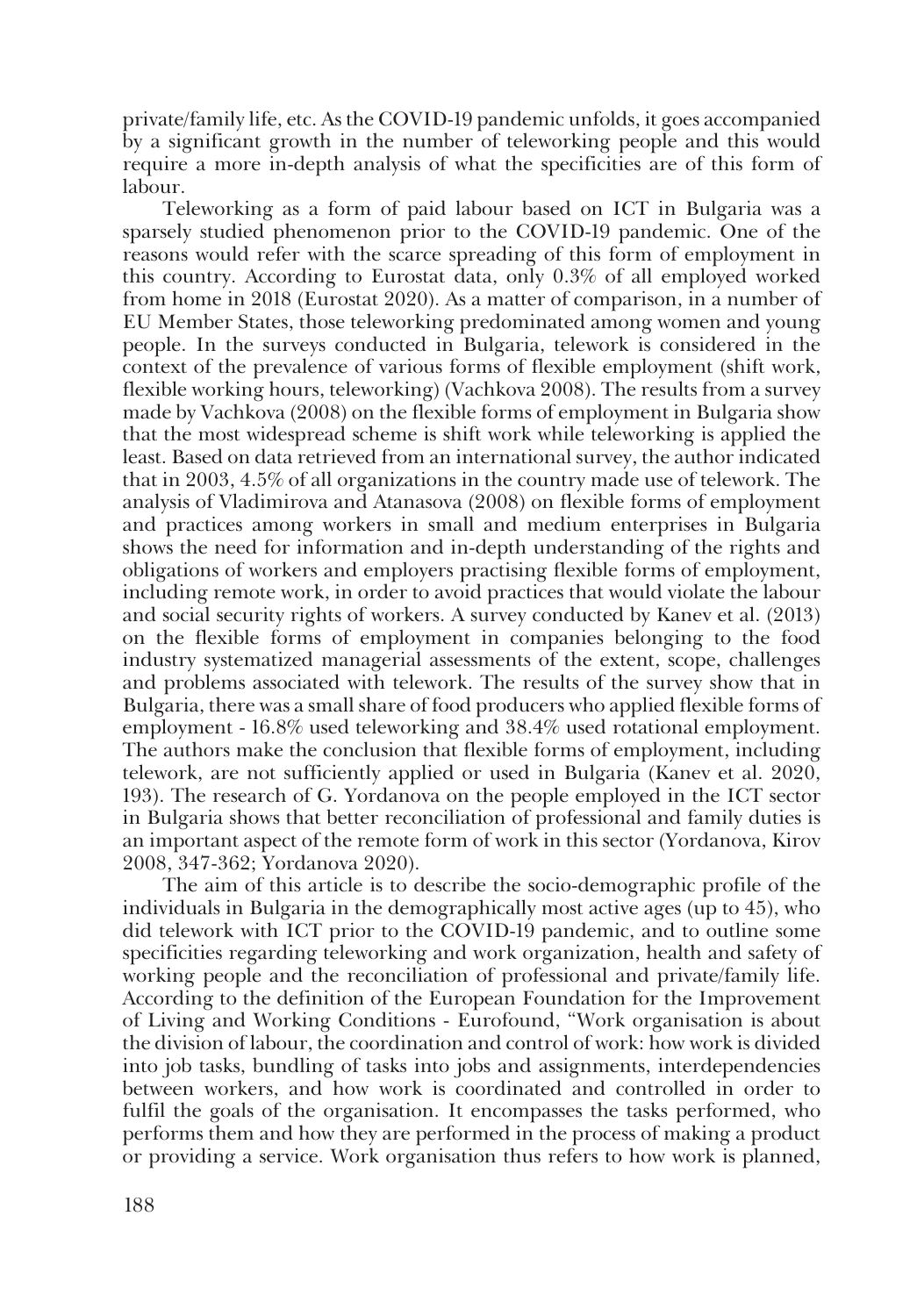organized and managed within companies and choices on a range of aspects such as work processes, job design, responsibilities, task allocation, work scheduling, work pace, rules and procedures, and decision-making processes" (Eurofound 2021, Work organisation). Health and safety rules fall within the scope of the definition adopted by Eurofound, the International Labour Organization (ILO) and the World Health Organization (WHO): "health and safety regulations are aimed at the promotion and maintenance of the highest degree of physical, mental and social well-being of workers in all occupations; the prevention among workers of leaving work due to health problems caused by their working conditions; the protection of workers in their employment from risks resulting from factors adverse to health; the placing and maintenance of the worker in an occupational environment adapted to his or her physiological and psychological capabilities" (Eurofound 2015). The definition of work-life balance adopted by Eurofound is as follows: "Work-life balance is a term used to describe the division of an individual's time between work and other spheres of life, as well as strain (for example, stress) that may spill over from work to life or vice versa" (Eurofound 2021, Work-life balance).

This analysis is based on the data from the latest wave of the European Working Conditions Survey (EWCS) conducted in 2015 by the European Foundation for the Improvement of Living and Working Conditions - Eurofound. For this purpose, we use the definition of Eurofound, according to which teleworking and ICT-based mobile work is each type of work organization where workers work at a place, which is distant and different from the employer's premise, by using digital technology, i.e., Internet, computers and mobile handsets (Eurofound 2020a, 3). Work with ICT devices performed at more than one location (with different degree of mobility) involves flexibilization in terms of both place and time where job tasks are performed. ICT-based teleworking would most often be perfomed from worker's home or at another location, different from the employer's location (public locations, means of transport), i.e., from customer's location, from online platforms or at shared offices (Eurofound and the ILO 2017). Publications on the matter use different terms to designate teleworking such as telecommuting, smart work, remote work, mobile e-work, telework, and ICT-based mobile work (ETUI 2016). The development of technology and digitalization go accompanied by a transition from a bureaucratic to a flexible model of working time management (Eurofound 2020a, 13-26).

The European legal framework setting the basics for the regulation of telework is the European Framework Agreement on Telework, the Working Time Directive (2003/88/EC), the Work-Life Balance Directive (COM/2017/0253), the Transparent and Predictable Working Conditions Directive (COM/2017/0797), and the European Pillar of Social Rights.

One of the latest reports of Eurofound, published in 2020, derives a number of specifics of telework. According to this report, part of the advantages of this form of employment involves a higher autonomy at work, a better worklife balance, a higher degree of labour productivity and reduced commuting times. Deficits will mostly be associated with longer working hours, overlapping of workplace and home and growth of labour intensity (Еurofound 2020a). Publications discuss the so-called paradox of autonomy, according to which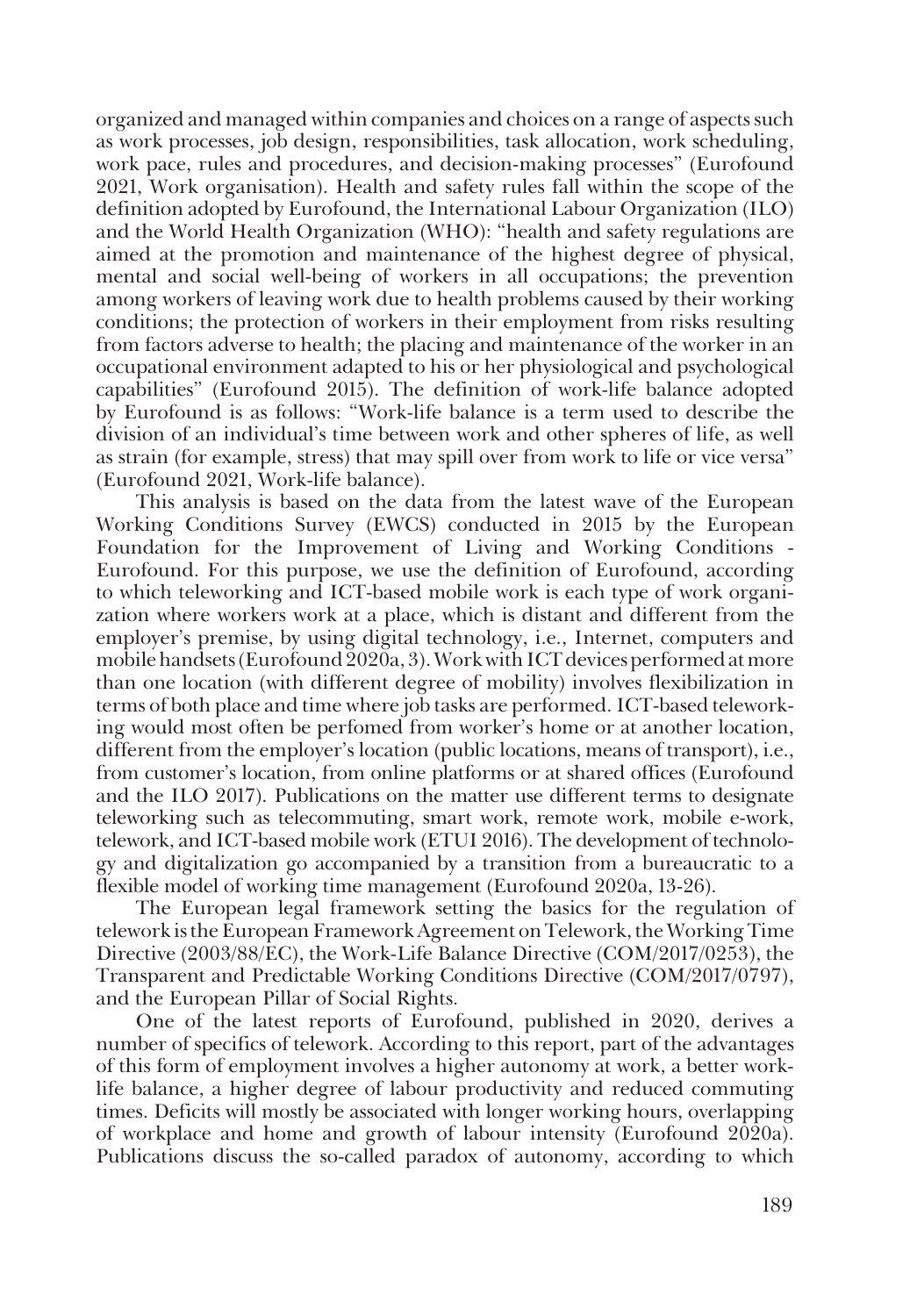remote work offers greater autonomy in the performance of work tasks, but at the same time it is accompanied by greater work intensity, longer working hours and building a work culture of competition and increased expectations for the results of work (Mazmanian, Orlikowski, Yates 2013, 1335-1357; Sewell, Taskin 2015, 1507-1529; Boell, Cecez-Kecmanovic, Campbell 2016, 114-131).

Implications of telework on the work-life balance are contentious (Ammons, Markham 2004, 191-238; Galvez, Martinez-Arguelles, Perez 2011, 273-297; Den-Nagy 2014, 193-211; Allen, Golden, Shockley 2015, 40-68). The results of Eurofound's analysis show that some teleworkers, especially parents, often experience a conflict between their professional and family responsibilities (Еurofound 2020a). Prolonged working hours and irregular work rhythms, as well as work in unsocial hours, have a negative effect on work-life balance and often lead to role conflicts (Eurofound 2020a). Lack of visibility and physical contact with colleagues may be accompanied by negative assessments such as lack of sufficient commitment to the organization, which could negatively affect the professional and career development of teleworkers (Eurofound 2020a; Boell, Cecez-Kecmanovic, Campbell 2016, 114-131; Huws 2017, 29-48).

According to the results from EWCS 2015 ICT-based telework is performed by 2.8% of those employed and 3.0% of self-employed people in EU (Eurofound 2020a). The factors that affect the prevalence of this type of work are access and skills to work with ICT, Internet coverage, digitalization and the structure of the economy, GDP, labour culture, including management models, legislation and collective bargaining (Eurofound and the ILO 2017). According to the Digital Economy and Society Index (DESI), in 2019, Finland, Sweden and Denmark had the highest levels of digitalization, while Romania, Greece and Bulgaria had the lowest (DESI)<sup>1</sup>. The prevalence of telework also depends on the dominant managerial style in organizations, trust and personal responsibility (Wojcak et al. 2016). Eurofound's analysis shows that teleworkers are most often professionals in science and education, ICT industry, wholesale and retail. This type of work is least common in the manufacturing, transport, public administration and healthcare (Eurofound 2020a). In EU Member States, the proportion of men working remotely with ICT is higher than that of women, while women predominate among those working from home. According to the authors of the report, this relates to the traditional division of labour by gender in the private and employment sphere (Eurofound 2020a). Women choose to work from home so that they can better combine paid work and care for the household and children. Young people are the predominant group among those working in the ICT sphere, where remote employment is more common. It is expected that an increasing share of the older generations will switch to this form of employment in the future. Eurofound's report outlines some geographic differences between the ЕU Member States. In Southeast Europe, teleworking is less widespread compared with North Europe (Eurofound 2020a).

<sup>1</sup> The Digital Economy and Society Index (DESI): https://ec.europa.eu/digital-singlemarket/en/digital-economy-and-society-index-desi [Accessed: 6 November 2021].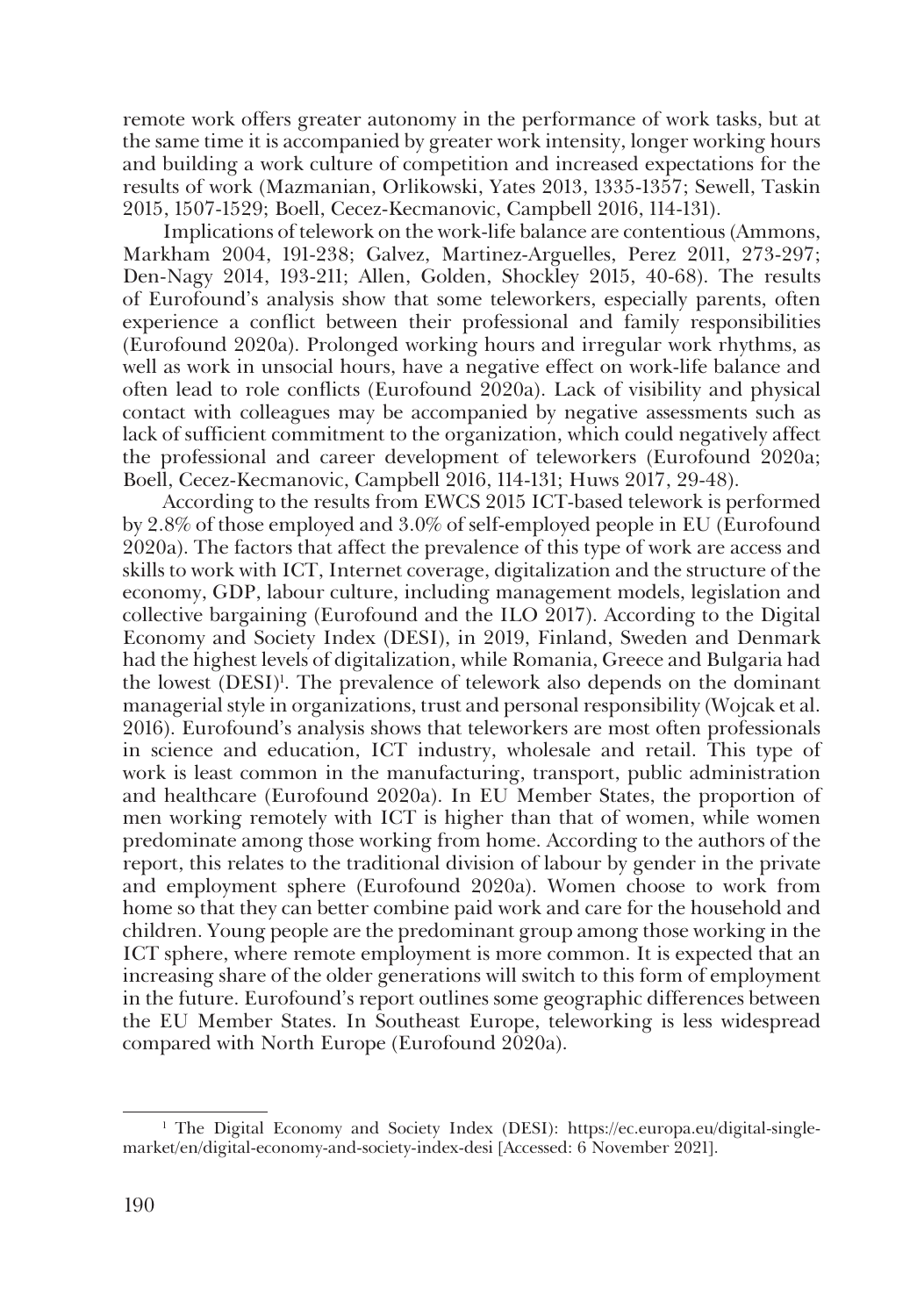A number of studies have shown that before the COVID-19 pandemic, some discriminatory patterns were observed, with telework being perceived as a compromise and less efficient way of working, mostly practised by people who are prevented from working through the established office model of fulltime work (ETUI 2016). This concerns mainly women and workers with health problems, whose work, due to its remote nature, could be underestimated in terms of quality and performance of work tasks. This is why in many cases, telework is perceived as a more unstable and compromise form of employment, which is mostly practised by people who have to take care of the family or are otherwise unable to work according to established standards (Eurofound 2020а).

The transition to teleworking in the current context of the COVID-19 pandemic puts forward even more pronouncedly on the agenda the regulation and elimination of stereotypes regarding this form of paid labour. Moreover, surveys show that the prevalence and assessment of teleworking with ICT is also relative to the dominating work culture in a given country (Wojcak, Barаth 2017, 65-74.). In societies where a high degree of trust exists in the area of paid work, e.g., the Scandinavian countries, teleworking as a form of employment is more widespread and the attitude toward it is not discriminatory (Eurofound 2020а). This form of employment is accompanied by a new work culture and a new paid work regime where fixed working hours, the continuous control by the supervisors in the working hierarchy and the physical presence are replaced by the flexibility and autonomy while performing the work tasks. In addition, teleworking is in many cases associated with unstable employment, temporary employment contracts, lower pays, and with limited opportunities for occupational training and career development (Eurofound 2020b).

The method of organization of work and working hours do influence health and welfare of workers. Eurofound's report shows that the most common health problems among teleworkers using ICT are stress, chronic fatigue, sleep problems associated with overworking with electronic devices, eye problems and problems in the upper part of the musculoskeletal system (Eurofound 2020a).

#### **2. Data and methods**

The European Working Conditions Survey is a nationally representative survey covering people aged over 16+, which is conducted at 5-year intervals by the European Foundation for the Improvement of Living and Working Conditions - Eurofound<sup>2</sup>. The latest wave of this survey was conducted in 2015 and included 43,850 employees and self-employed in 35 European countries. The questionnaire covers a wide range of topics, such as socio-demographic

<sup>2</sup> More information about this survey may be found at the following web address: https://www. eurofound.europa.eu/surveys/european-working-conditions-surveys-ewcs [Accessed: 6 November 2021].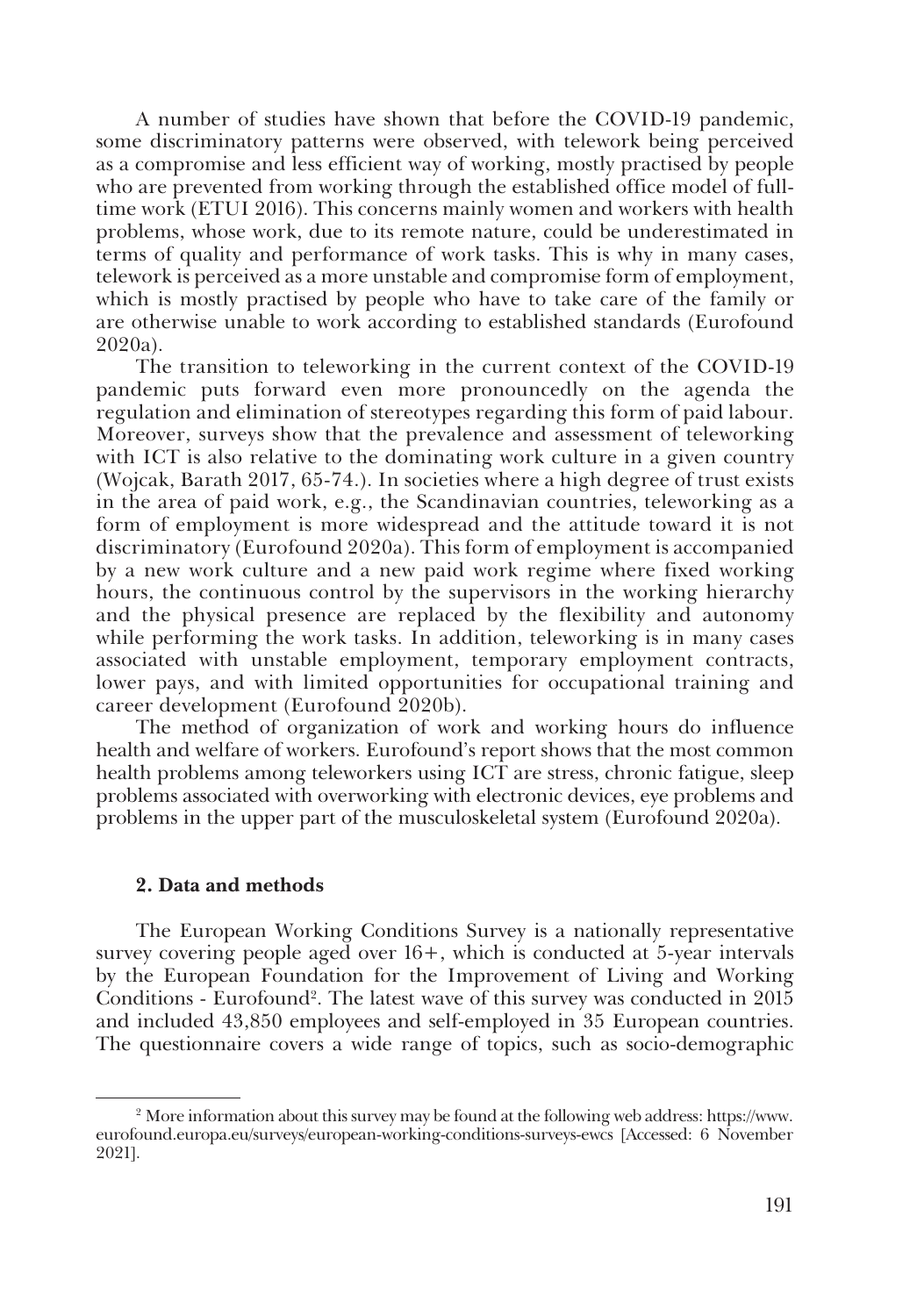profile of employees, specifics of paid work, working conditions, working hours, work organization, skills development and autonomy at work, work-life balance, social environment at work, health and safety and subjective well-being of workers. The Bulgarian sample included 1,064 employees and self-employed, of whom 46% were men and 54% were women. The average age of the respondents was 44.7 years (standard deviation 12.2 years). The employees made 83%, while self-employed accounted for 17% of the respondents.

In this study, the category of the individuals teleworking with ICT is built up as follows. It includes all employees and self-employed people working with desktops, laptops, smartphones or any other type of ICT "always" or "most of the time" at at least one location different from the premise of the employer at least several times a week<sup>3</sup>. Of all individuals within this age group, those always or most of the time working with electronic devices account for 30%. 5% worked at client's premises every day or several days a week over the last 12 months, 2.7% worked at a means of transport, 6.0% worked in the public place, 3.3% in their homes and 2.2% worked at public places.

## **3. Results**

#### *3.1. Socio-demographic profile of teleworkers using ICT in Bulgaria*

According to the results from the analysis, the number of individuals aged not more than 45 and teleworking using ICT was 50, with the sample being equally distributed by gender (Table  $1)^4$ . The distribution by age shows that among the youngest age group, teleworking is least widespread. 10% of the respondents were aged 18-25, 44% were aged 36-35, while 46% fell within the age interval 36-45 years. Individuals with no children made 60%, 24% had one child, while 16% had two or more children. While single individuals accounted for 32%, those living with a partner made 68%. ICT-based teleworking was most frequently practised by individuals of higher levels of education, with 60% having higher education degrees. Most of the respondents lived in households with relatively high incomes: 60% claimed the total monthly income of their household was sufficient to make ends meet either easily or very easily. According to the employment sector, the respondents most often work in the field of trade and hospitality.

<sup>&</sup>lt;sup>3</sup> The methodology of Eurofound has adopted a wider limit and therefore, it also includes the individuals teleworking at least once a month (Eurofound 2020a). For the purposes of this analysis to outline more clearly the profile of those teleworking with ICT on a permanent basis in Bulgaria, we lower the period needed to perform the work tasks down to at least once a week at a location different from that of the employer's premise. 4

<sup>&</sup>lt;sup>4</sup> Due to the sample nature of the study, the small number of people working remotely with ICT in the aggregate, and the age restrictions introduced, the conclusions drawn later in the analysis cannot be generalized. Additional specialized research is needed on this form of paid work and the persons who practise it in Bulgaria.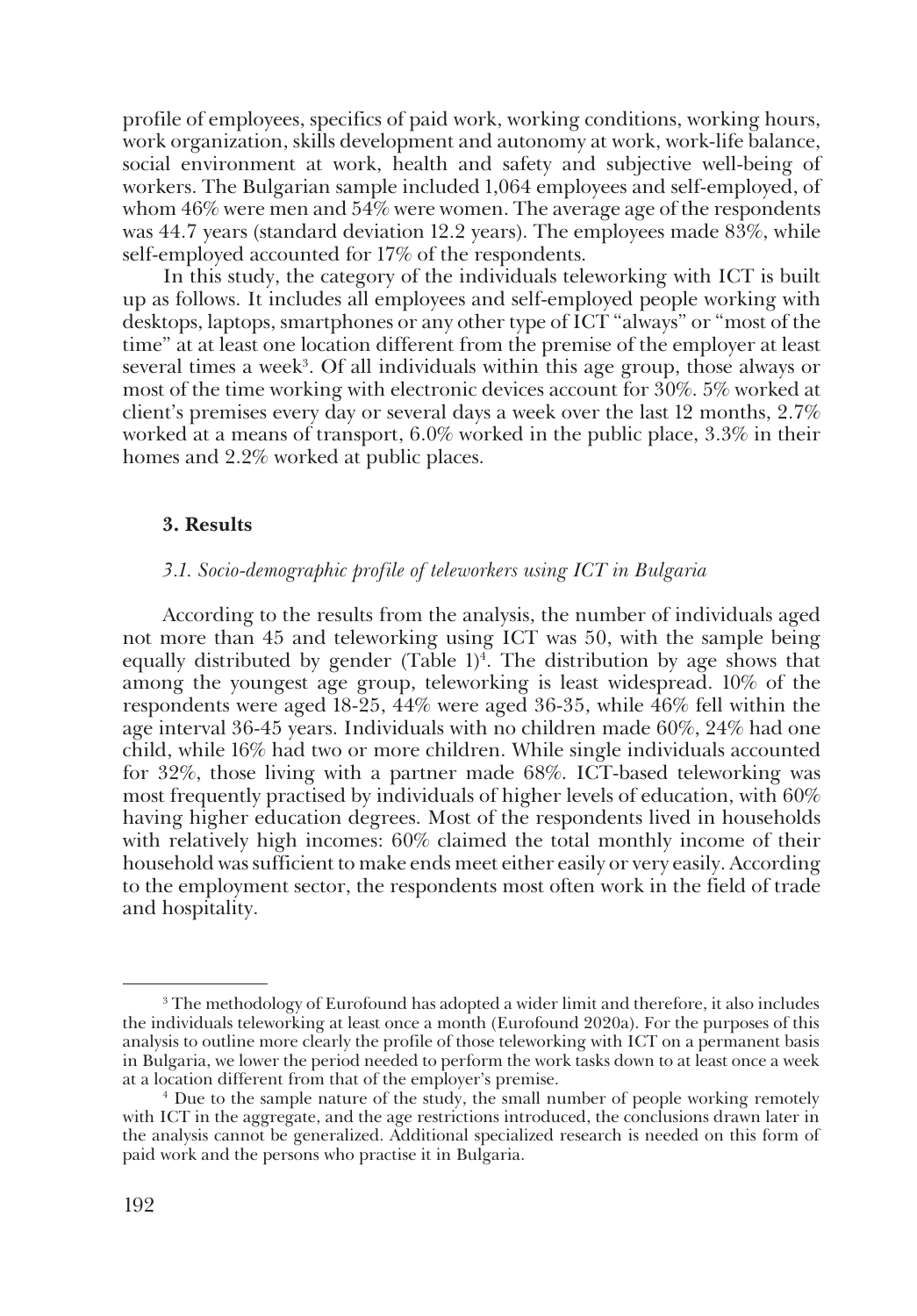| Socio-demographic characteristics of R. | <b>Number</b>  | Percentage     |
|-----------------------------------------|----------------|----------------|
| Gender                                  |                |                |
| Men                                     | 25             | 50             |
| Women                                   | 25             | 50             |
| Total                                   | 50             | 100            |
| Age                                     |                |                |
| $18 - 25$                               | $\overline{5}$ | 10             |
| 26-35                                   | 22             | 44             |
| 36-45                                   | 23             | 46             |
| Total                                   | $50\,$         | 100            |
| Number of children                      |                |                |
| No children                             | 30             | 60             |
| One child                               | 12             | 24             |
| Two children                            | $\overline{7}$ | 14             |
| Three children                          | 1              | $\overline{2}$ |
| <b>Marital</b> status                   |                |                |
| Married/with a partner                  | 34             | 68             |
| Without a partner                       | 16             | 32             |
| <b>Education</b>                        |                |                |
| Secondary                               | 20             | 40             |
| Higher                                  | 30             | 60             |
| Total                                   | 50             | 100            |
| <b>Working time</b>                     |                |                |
| Full time                               | 38             | 76             |
| Part-time                               | 12             | 24             |
| Total                                   | 50             | 100            |
| Labour status                           |                |                |
| Employees                               | 38             | 76             |
| Self-employed                           | 12             | 24             |
| Total                                   | $50\,$         | 100            |
| Sector of employment                    |                |                |
| Private                                 | 44             | $\bf 88$       |
| <b>State</b>                            | $\,4$          | $8\,$          |
| Mixed-ownership company                 | $\,$ $\,$      | $\sqrt{2}$     |
| Other                                   | $\bf{l}$       | $\overline{2}$ |
| Total                                   | $50\,$         | $100\,$        |

**Table 1.** Socio-demographic profile of teleworkers using ICT in Bulgaria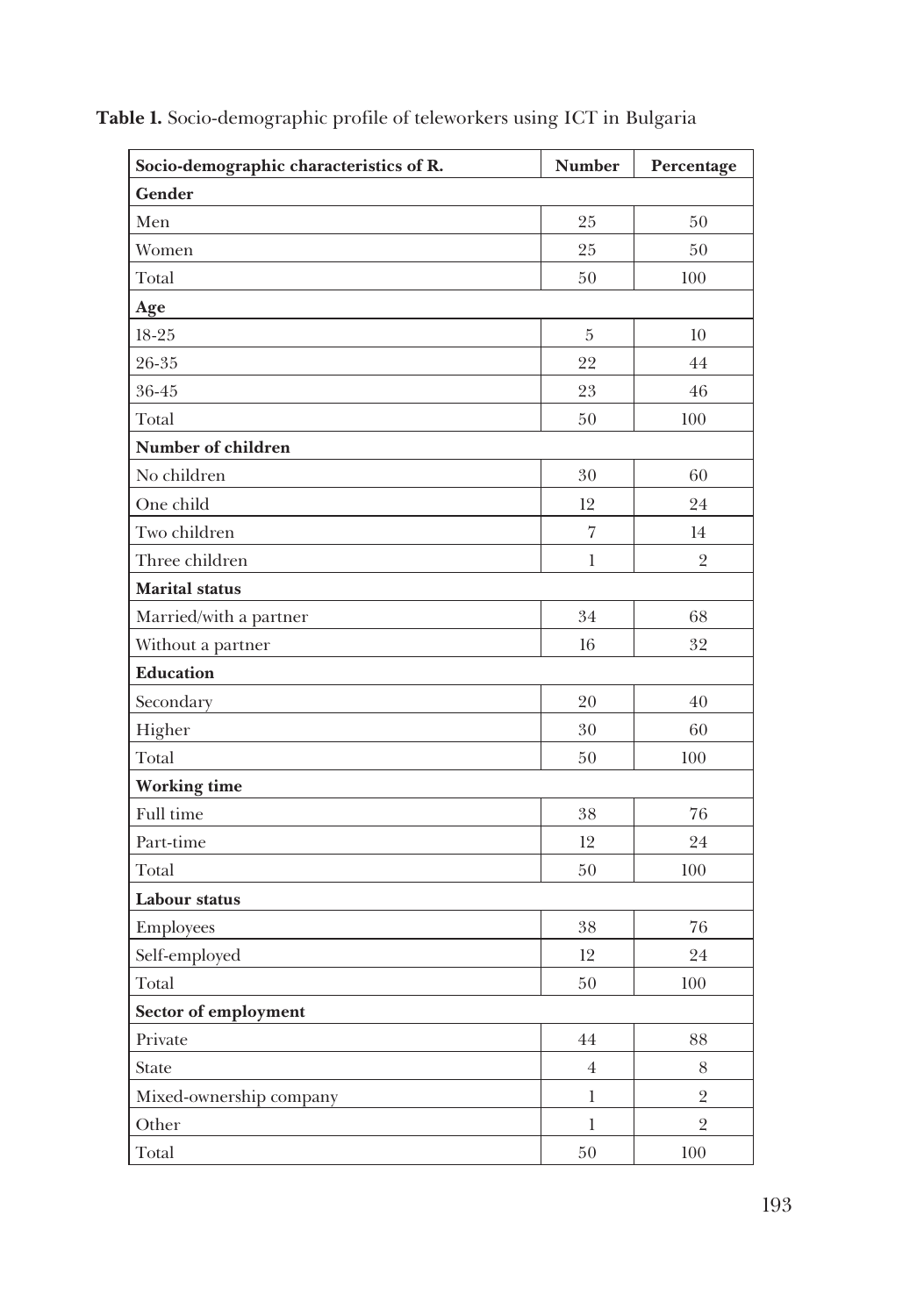| Socio-demographic characteristics of R.     | <b>Number</b>  | Percentage     |  |
|---------------------------------------------|----------------|----------------|--|
| How many hours do you work at you main job? |                |                |  |
| Not more than 40 hours                      | 27             | 54             |  |
| $41-50$ hours                               | 10             | 20             |  |
| $51-60$ hours                               | 12             | 24             |  |
| No answer                                   | 1              | $\overline{2}$ |  |
| Total                                       | 50             | 100            |  |
| Sector of employment                        |                |                |  |
| Agriculture                                 | 1              | $\overline{2}$ |  |
| Industry                                    | 3              | 6              |  |
| Civil engineering                           | $\overline{2}$ | $\overline{4}$ |  |
| Trade and hospitality                       | 21             | 43             |  |
| Transportation                              | $\overline{2}$ | $\overline{4}$ |  |
| Financial sector                            | $\overline{2}$ | $\overline{4}$ |  |
| Administration and defence                  | 3              | 6              |  |
| Education                                   | $\overline{2}$ | 4              |  |
| Other                                       | 13             | 27             |  |
| Total                                       | 49             | 100            |  |

**Table 1** (continued)

*Source*: European Working Conditions Survey (2015) - authors' estimates.

Teleworkers are most often employed full-time (76%). While the vast majority of them (92%) have one main job, 8% have a second job, too. The vast majority of people are employees (76%), while those who are self-employed make 24%. This shows that, although rarely practised, this form of employment is accepted as an equivalent alternative to the traditional model of full-time main job. The remote form of employment is prevalent primarily in the private sector (88%), while in the public sector 8% of the respondents work remotely. It is noteworthy that almost half of the respondents work above the established working time standards, i.e., 40 hours per week, 54% work at their main job up to 40 hours a week, 20% work between 41 and 50 hours, and 24% work between 51 and 60 hours (Table 1).

Men have longer working hours, with 36% of them saying that they work more than 51 hours, while for women the percentage is about twice lower, with 16% (Fig. 1).

Regarding the satisfaction with the working conditions, the predominant part of the persons (88%) are very/satisfied, while the dissatisfied account for 12%. Differences by gender are not statistically relevant. A significant part of the participants in the survey perceive telework as a stable form of paid work, with 80% saying that they could work in their current job until the age of 65.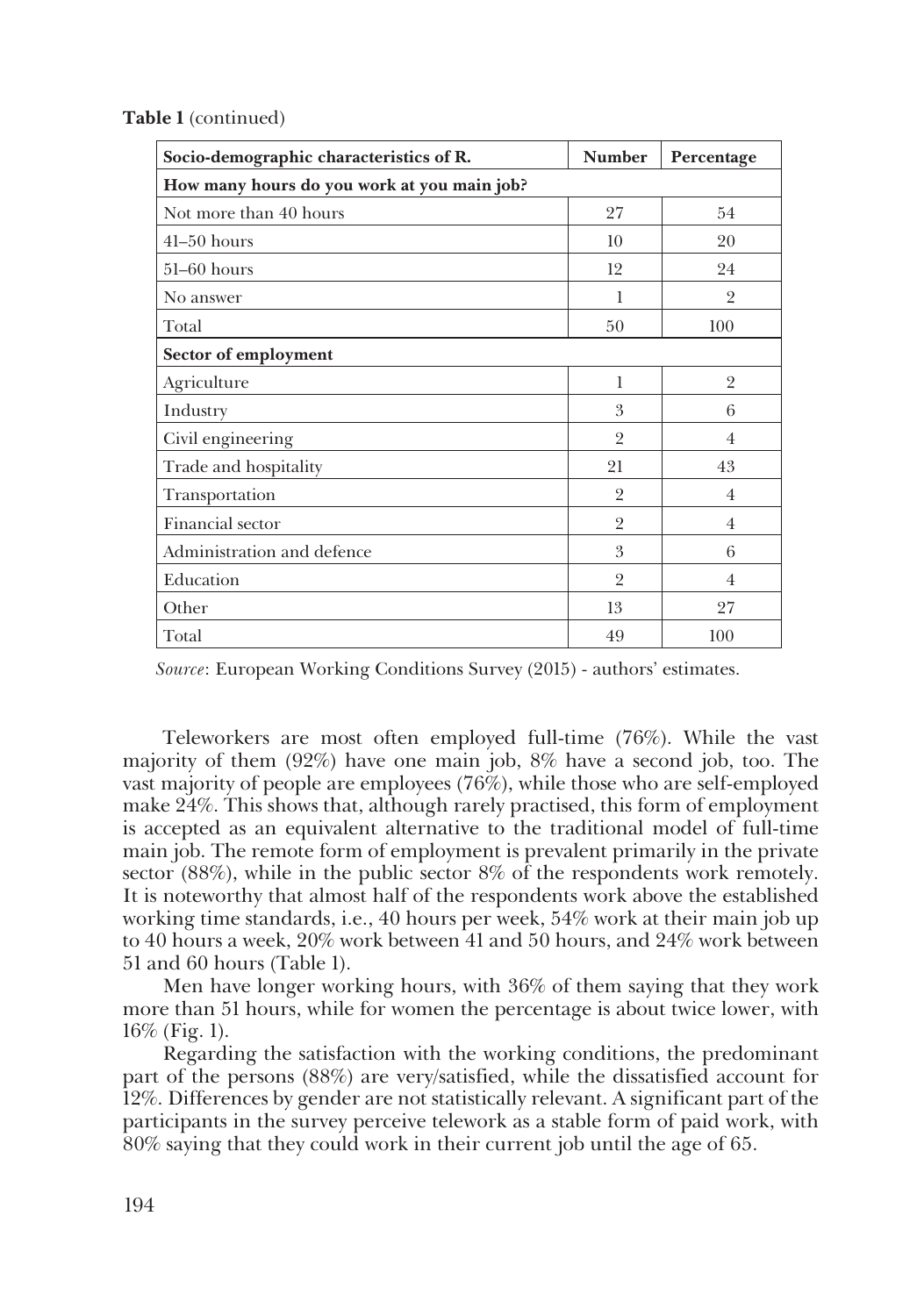

**Fig. 1.** Distribution of the answers to the question "How many hours do you usually work per week in your main paid job?" by gender of the respondent (%)

*Source*: European Working Conditions Survey (2015) - authors' estimates.

## *3.2. Health and safety at work*

People working remotely with ICT believe that they are very well informed about the health and safety risks associated with the performance of work tasks (58%) (Fig. 2). On the question "Does your work affect your health?" a significant part of the respondents stated that it had no impact (58%), a third (28%) said that the impact was negative, and according to 14% telework had a positive effect on their health.

A large proportion of teleworkers (36%) report that they experience stress at work always or most of the time, in 14% this happens sometimes, and in 50% say it happens either rarely or never (Fig. 3).

The most commonly shared health and safety risks are associated with working with electronic devices, with 64% of the respondents using these devices all the time. 52% of the teleworkers perform repetitive hand movements (in this case related to the work with electronic devices) all or almost all the time. Reduced physical activity is a problem for 60% of respondents who report sitting all the time or almost all the time. 80% work every day or almost all the time directly with people who are not employees of the company, e.g., customers, passengers, students, patients, etc., which in many cases can be a source of stress and emotional strain. One third of the teleworkers (28%) work regularly with angry clients, patients, students and others (Fig. 4).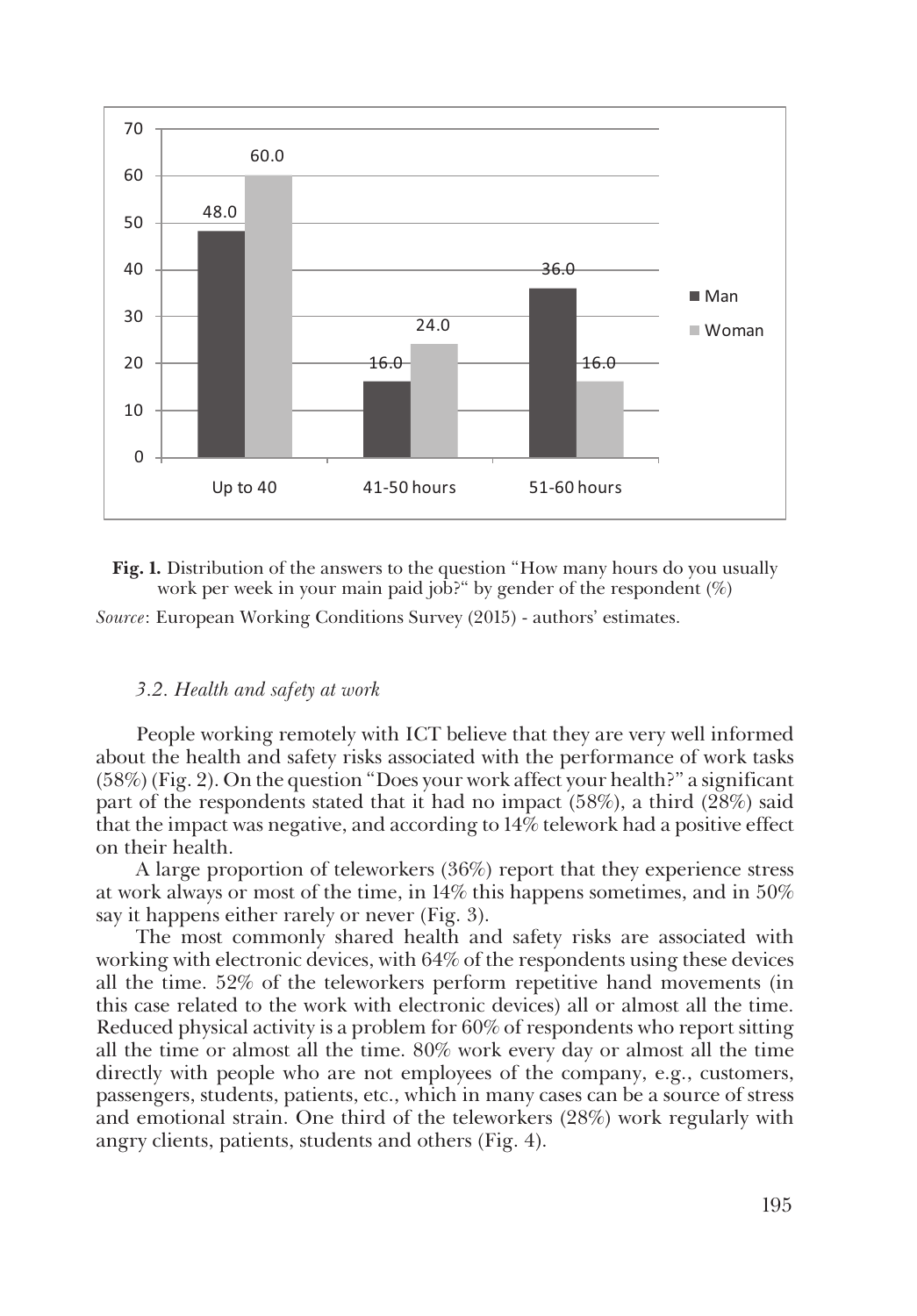

**Fig. 2.** Distribution of the answers to the question "Regarding the health and safety risks related to the performance of your job, how well informed would you say you are?" (%) *Source*: European Working Conditions Survey (2015) - authors' estimates.



**Fig. 3.** Experiencing stress at work (%)

*Source*: European Working Conditions Survey (2015) - authors' estimates.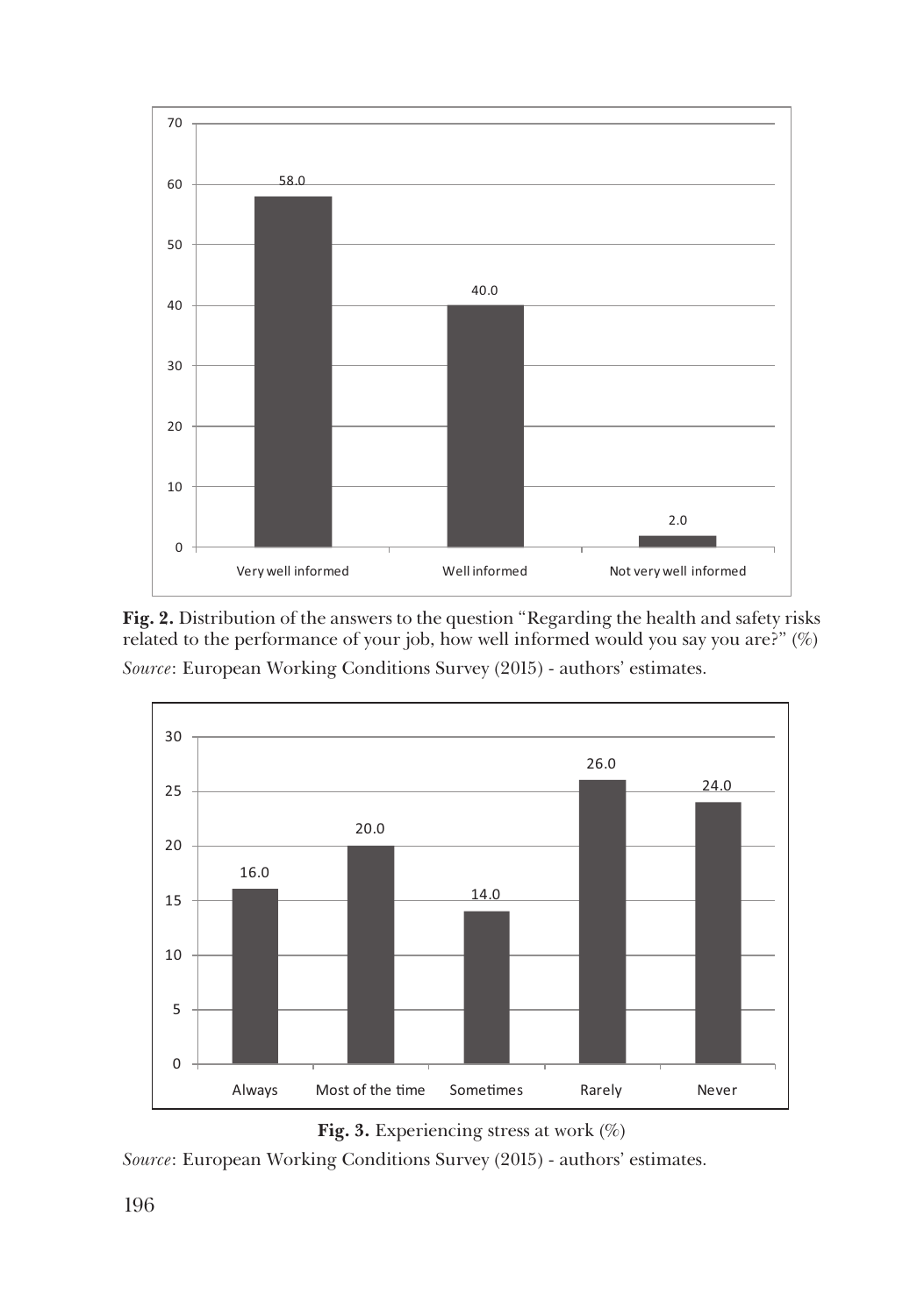

**Fig. 4.** Distribution of the answers to the question "Does your main paid job involve...?" (%) *Source*: European Working Conditions Survey (2015) - authors' estimates.

197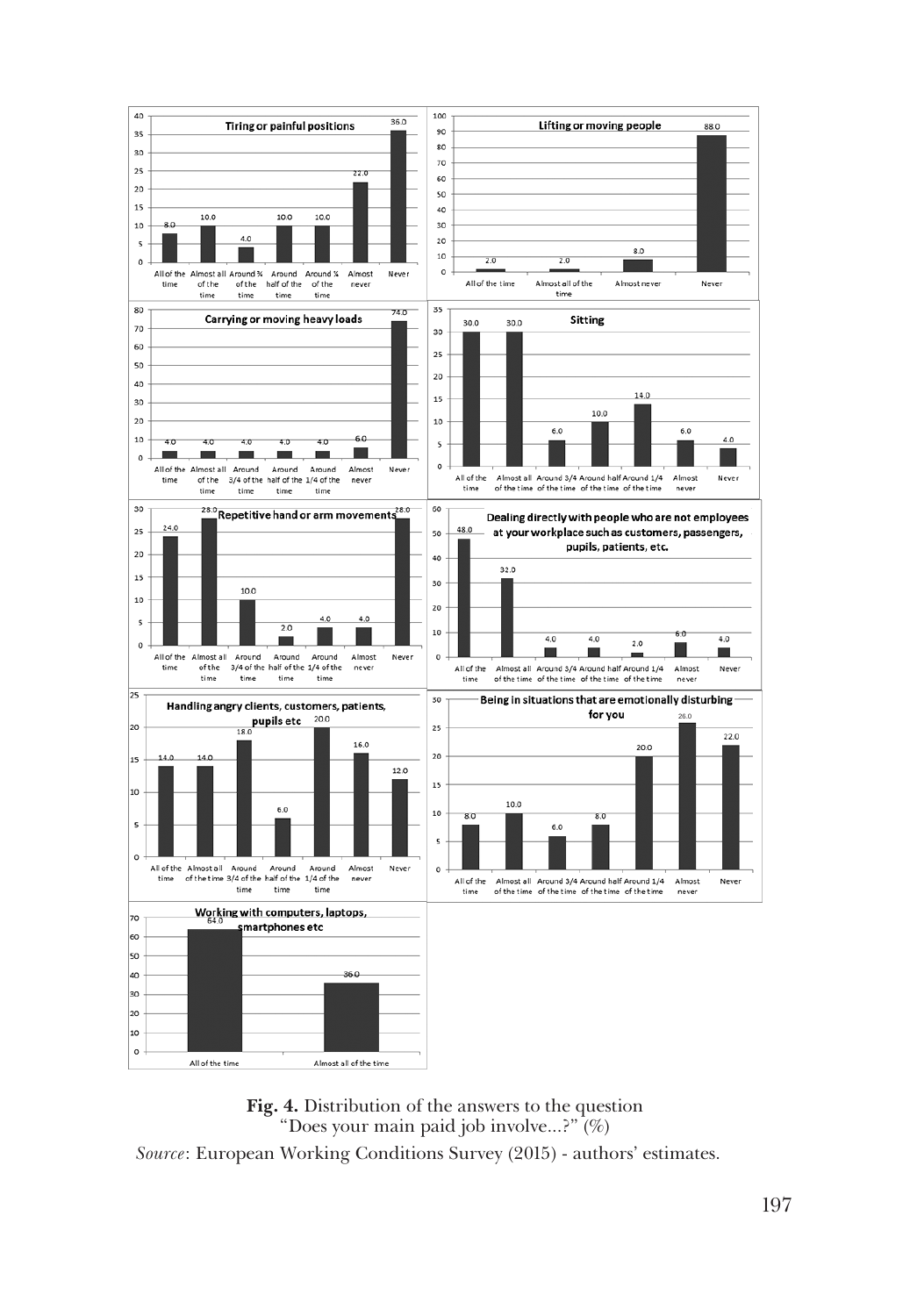

**Fig. 5.** Distribution of the answers to the question "Over the last 12 months, did you have any of the following health problems?" (%)

*Source*: European Working Conditions Survey (2015) - authors' estimates.

The less frequently mentioned health and safety risks relate to lifting or moving people or carrying heavy loads, with 88% and 74% never performing this type of activities. Also, respondents less frequently state that their work is associated with painful and tiring body positions, with 58% responding this never happens. About half of the respondents (48%) state they have never been in a situation that is emotionally stressful or embarrassing.

The health problems most often experienced by people working remotely with ICT are headache and eyestrain (25.2%), general fatigue (23.7%), muscle pain in the shoulders, neck and/or upper limbs (15.3%), as well as pains in the back (15.3%). These complaints are related to the specifics of working with ICT, which requires prolonged use of electronic devices and prolonged sitting in one place (Fig. 5). About one-fifth of those working remotely with ICT in the past year have had difficulty falling asleep several times a month or more often or have woken up repeatedly during sleep. One third woke up feeling tired and exhausted. 42% worked when they were sick, and 48% did it for three or five days.

## *3.3. Labour organization*

Telework is associated with a significant reduction in travel time, with results showing that 56% of the teleworkers travel 30 minutes or less from home to work and back. On the other hand, a large part of the persons have longer working hours (overtime) than the established schedule, with 62% having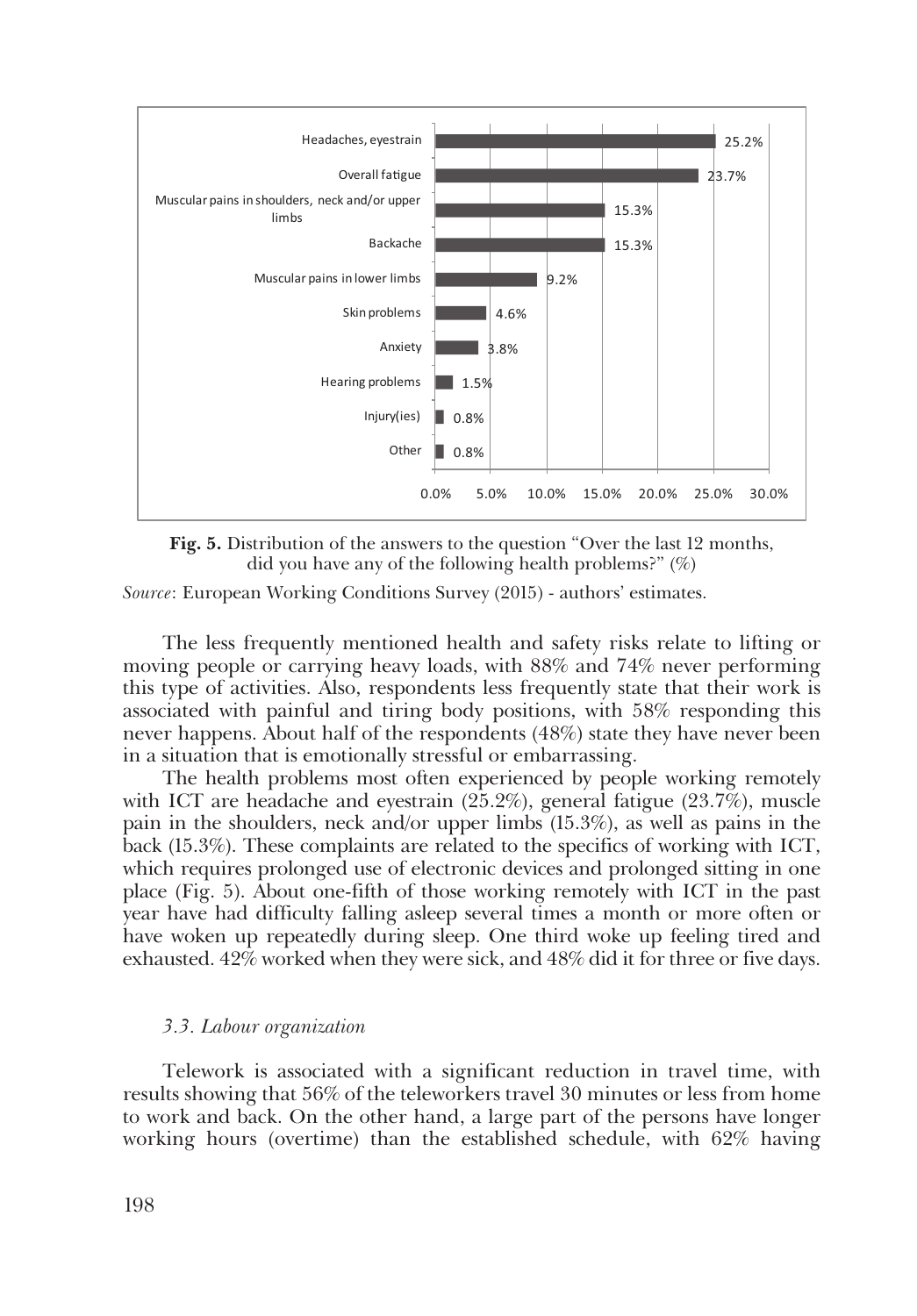

**Fig. 6.** Distribution of the answers to the question "Normally, how many times a month do you work more than 10 hours a day?" (%) *Source*: European Working Conditions Survey (2015) - authors' estimates.

worked several times a month for more than 10 hours a day, while 22% reported that this happened more than 10 times a month.

The analysis highlights significant gender differences related to the dominant role models in the public and private spheres. The distribution of answers to the question "Normally, how many times a month do you work more than 10 hours a day?" shows that just over half of women who work remotely with ICT say they have never had to work more than 10 hours a day (54.6%), while 66.7% of men said that they worked extended hours at least once a month (Fig. 6). 38.1% of them reported that happened over 11 times a month.

Almost half of the respondents (44%) stated that at least once a month they had to work at least two hours a night. 66% worked on Saturdays at least once a month, and 36% did so every Saturday of the month. Nearly half of the respondents (44%) worked on Sunday at least once a month. This shows that the six-day work schedule is very frequent practice among those working remotely with ICT.

To the question "Since you started your main paid job, how often have you worked in your spare time to do your job?", 24% of respondents said that this happened every day or several times a week. 16% of the individuals worked overtime several times a month, and in 60% this hardly ever happened. The percentage of respondents who responded that they ought to work in their free time (with different frequency) is higher among men than among women: 80% and 68%, respectively.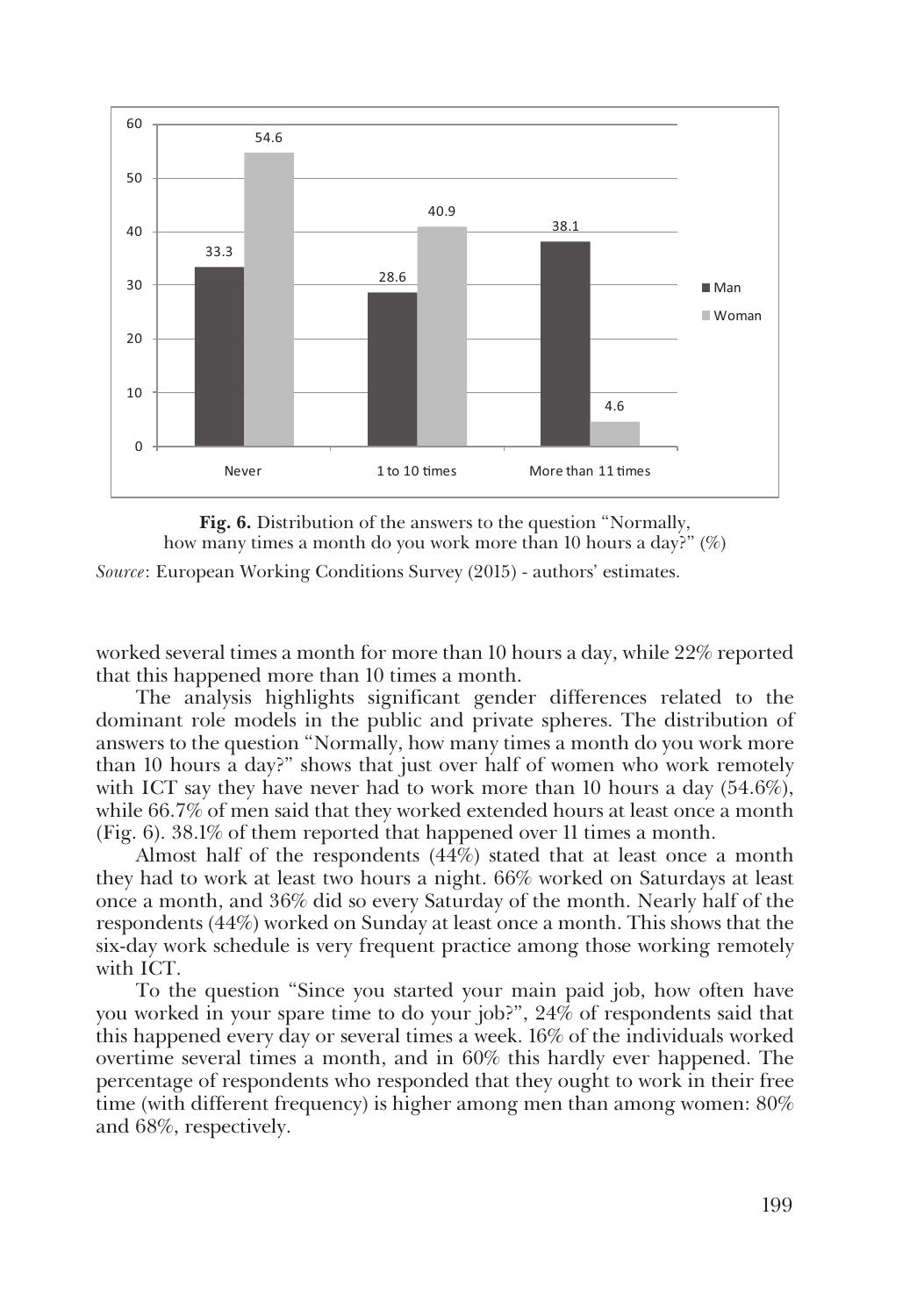

**Fig. 7.** Distribution of the answers to the question "How are your working time arrangements set?"  $(\%)$ 

*Source*: European Working Conditions Survey (2015) - authors' estimates.

The results from the survey show a significant autonomy in regard to work time arrangement. Almost a quarter (26%) of the teleworkers stated that they could choose how many hours they would work (Fig. 7). Almost half of them (48%) do not work with fixed start and end times. 48% do not work the same quantity of hours every day and 40% do not have the same number of working hours every week. At the same time, most of teleworkers stated they could very or relatively easily take an hour or two off during their working time to take care of their personal or family issues (74%). Flexible working hours could have a positive effect on reconciling professional and personal/family commitments; on the other hand, however, it may be a source of stress, poor time management, role conflicts in both private and professional sphere and overload during some time intervals.

The nature of telework with ICT very often includes independent solution of unforeseen problems (90%), observance of exact quality standards (73.5%) and work quality self-assessment (66%) (Fig. 8). 82% of the respondents stated that work involved complex task solving processes and 86% claimed that it involved learning new things. This shows that ICT-based telework features a more creative and diverse nature and involves the need of training, occupational excelling and advancing.

Specific skills (76%) and team work skills (80%) are the main elements of ICT-based telework. Specificities of teleworking involve more flexibility while arranging the implementation of work tasks, with 94% of the individuals stating they may choose or change the order of implementation thereof. Likewise, concerning methods of work, 76% of the respondents stated that they were free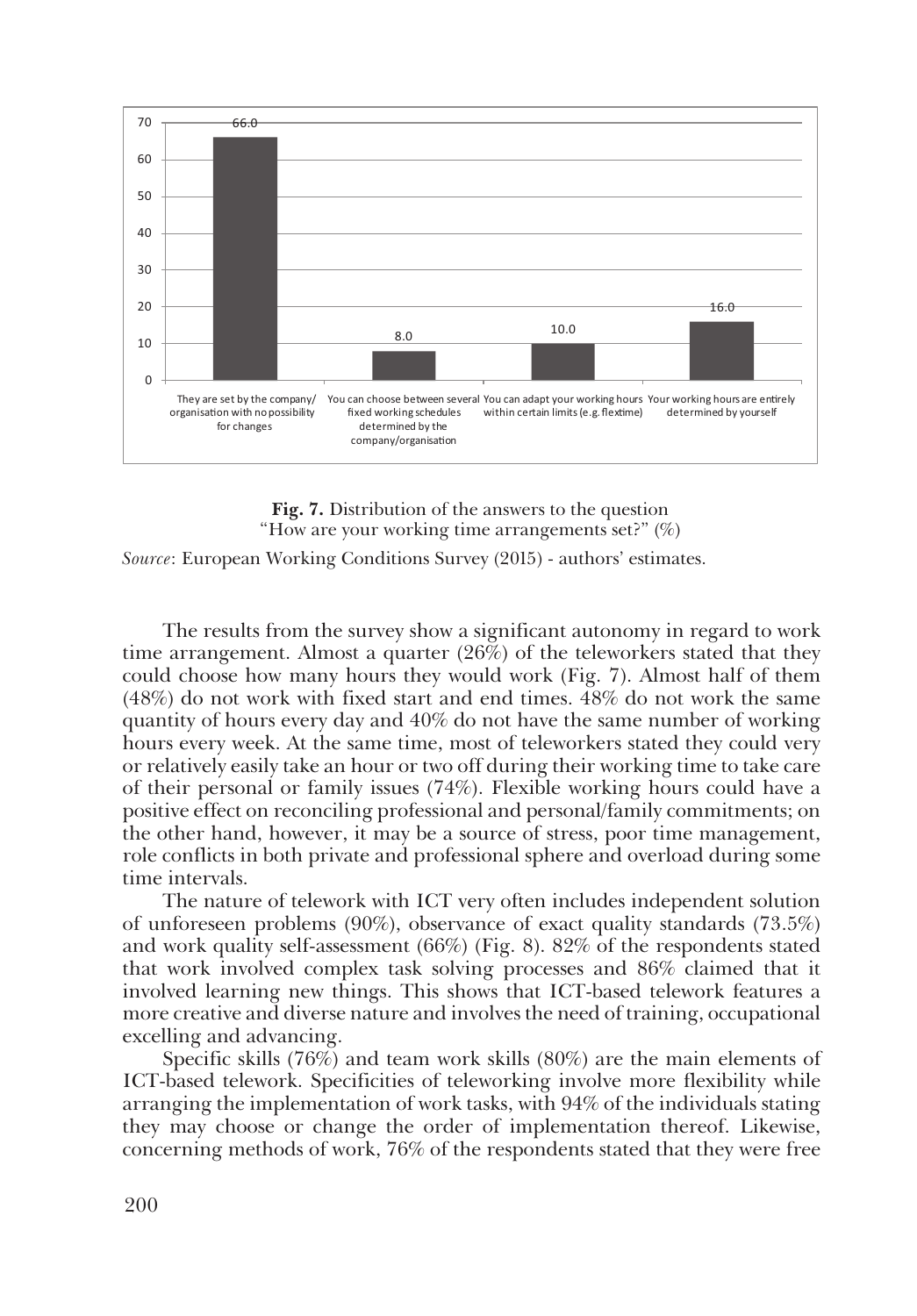



*Source*: European Working Conditions Survey (2015) - authors' estimates.

to choose what methods they would apply in their work, with 82% having control of the pace and size of the work.

Furthermore, the responses given by the persons surveyed outline some negative features of telework. Nearly half of the respondents shared that they were supposed to stick to short deadlines (46%) and that they had to interrupt quite or relatively often what they were doing because of unforeseen tasks (42%). About a third of the teleworkers (34%) believed that such interruptions had a negative effect on their work.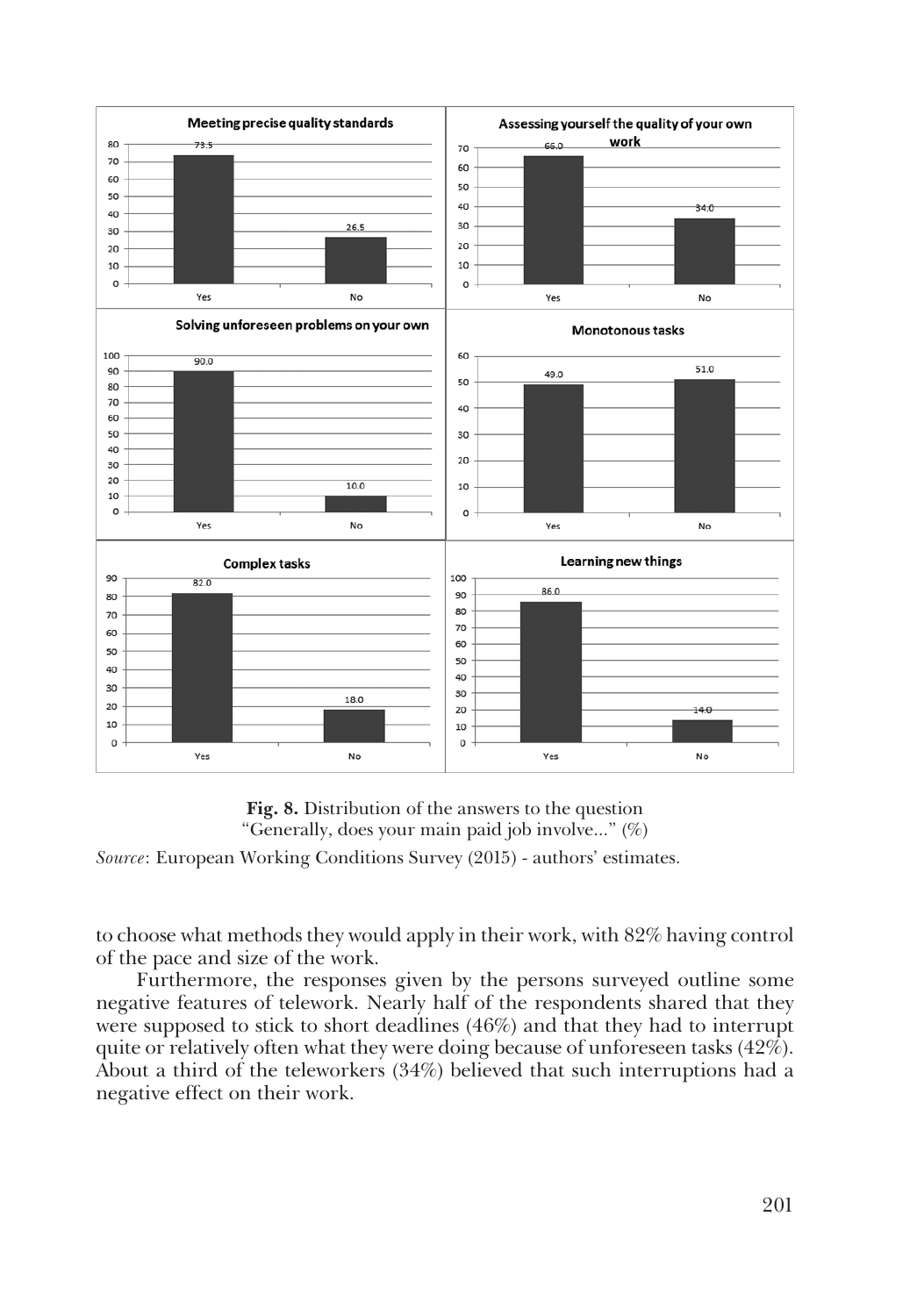## *3.4. Work-life balance*

The influence of telework on the work-life balance is multifaceted. Factors influencing such balance are the flexible working hours, autonomy in work, labour intensity and division between work and home (Eurofound 2020a). The responses to the question "In general, how convenient are your working hours for your family or social commitments outside of work?" show the presence of a good combination of commitments in both areas among those working remotely with ICT, with 76% having given a positive answer. Appromimately 50% of men and women state that they had a good balance between paid work time and family commitments.

The indicators that measure work-life balance refer to the following questions: "Since you started your main paid job, how often have you: kept worrying when you were not working; felt too tired to do some of the household jobs which need to be done; found that your job prevented you from giving the time you wanted to your family; found it difficult to concentrate on your job because of your family responsibilities; found that your family responsibilities





*Source*: European Working Conditions Survey (2015) - authors' estimates.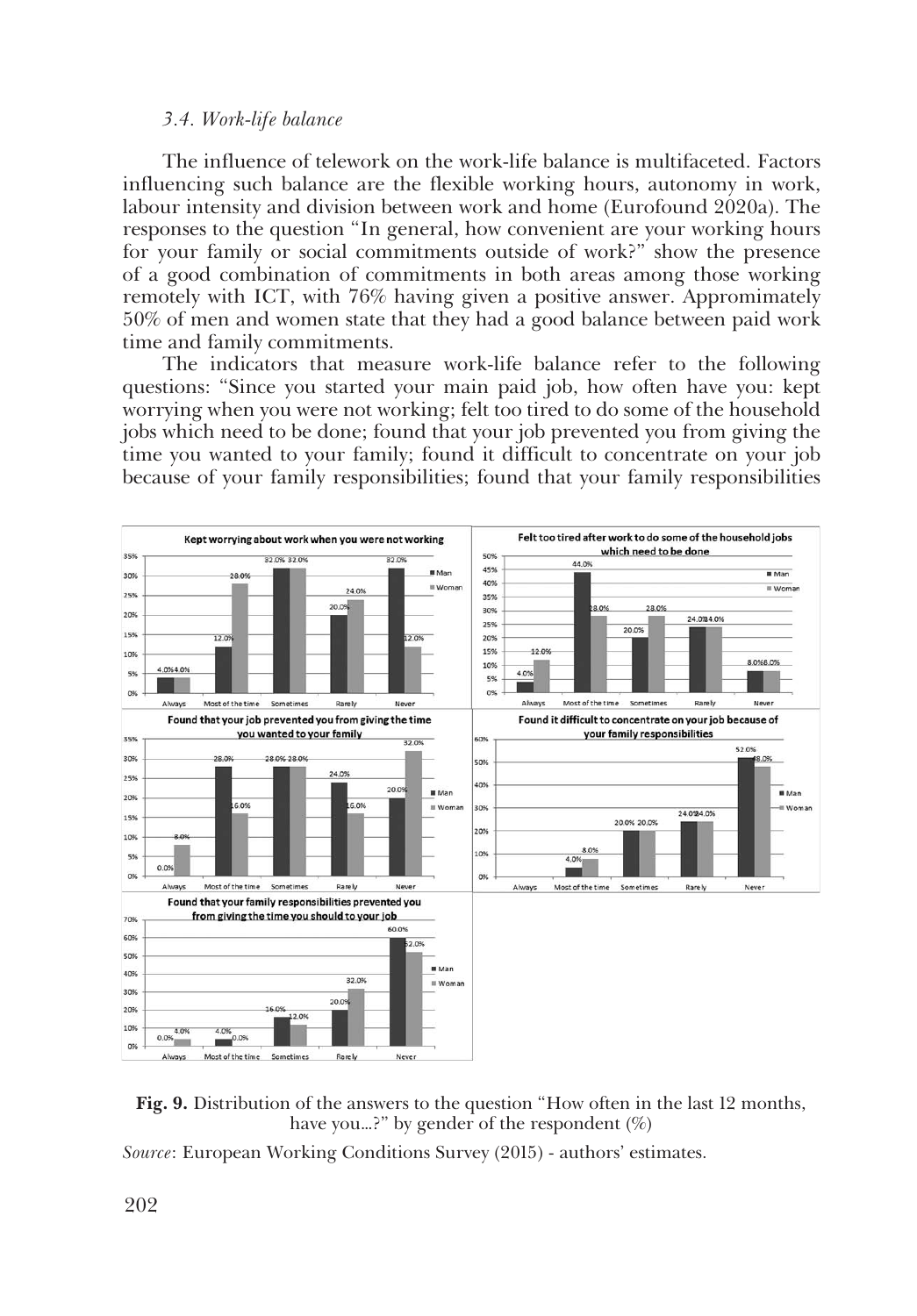prevented you from giving the time you should to your job" (Fig. 9). The distribution of the responses shows that 56% of the respondents would either always or most of the time have worries about working overtime. 44% stated they felt either always or most of the time too tired after work to take care of some of their household duties. 26% either always or most of the time found out that work would not allow them to dedicate more time to their families.

The reverse transfer from family to work shows that family duties impact work to a lesser extent. 74% of the teleworkers stated they had never or hardly ever experienced problems with focusing on their work because of their family duties. For 82% of the respondents family responsibilities would hardly ever deter them from dedicating as much time as was necessary for their jobs. In general, ICT-aided teleworkers evaluate positively reconciliation of work and private/family life.

The differences by gender, family status and number of children are not statistically significant. The small number of the respondents may affect this result. However, the analyses show that men are less likely to worry about working overtime than women, with 32% of men saying they never worry, while 28% of women said they worried most of the time. The percentage of men who feel too tired after work to do some of the housework was slightly higher, in 48% of the cases that would happen either always or most of the time, while the same answers were given by 40% of women. Men more frequently stated that most of the time their work prevented them from spending enough time with their families, with percentages being 28% for men and 16% for women. 60% of men said that family responsibilities would never hinder their work. Among women, the percentage of those experiencing role conflict at work was higher (48%). This shows that women working remotely with ICT were relatively more likely to experience role conflicts, due to both traditional responsibilities and obligations and the way these responsibilities were distributed at home.

#### **4. Discussion**

The results of the analysis of the socio-demographic profile of people up to 45 years of age working remotely with ICT outline the presence of high satisfaction and a good combination of professional and family roles. The advantages of ICT-based telework are related to the possibility for a better balance between work and family/professional life for both sexes. The negative aspects refer to the experience of role conflicts in the performance of work tasks and those related to the family. Challenges affecting the regulation of teleworking bring to the fore the need to rethink the traditional concept of work-life balance, which is based on the idea of separation of these two spheres. In the context of increasing practice of telework and in particular work from home, a new form of hybridity and overlapping of the spheres of personal/family and professional life appears.

One of the main conclusions of this analysis relates to the need to update the concept of occupational safety and the introduction of assessment and prevention of stress and health risks posed by working in the digital environment (Eurofound 2020a). The challenge is to ensure safe working conditions and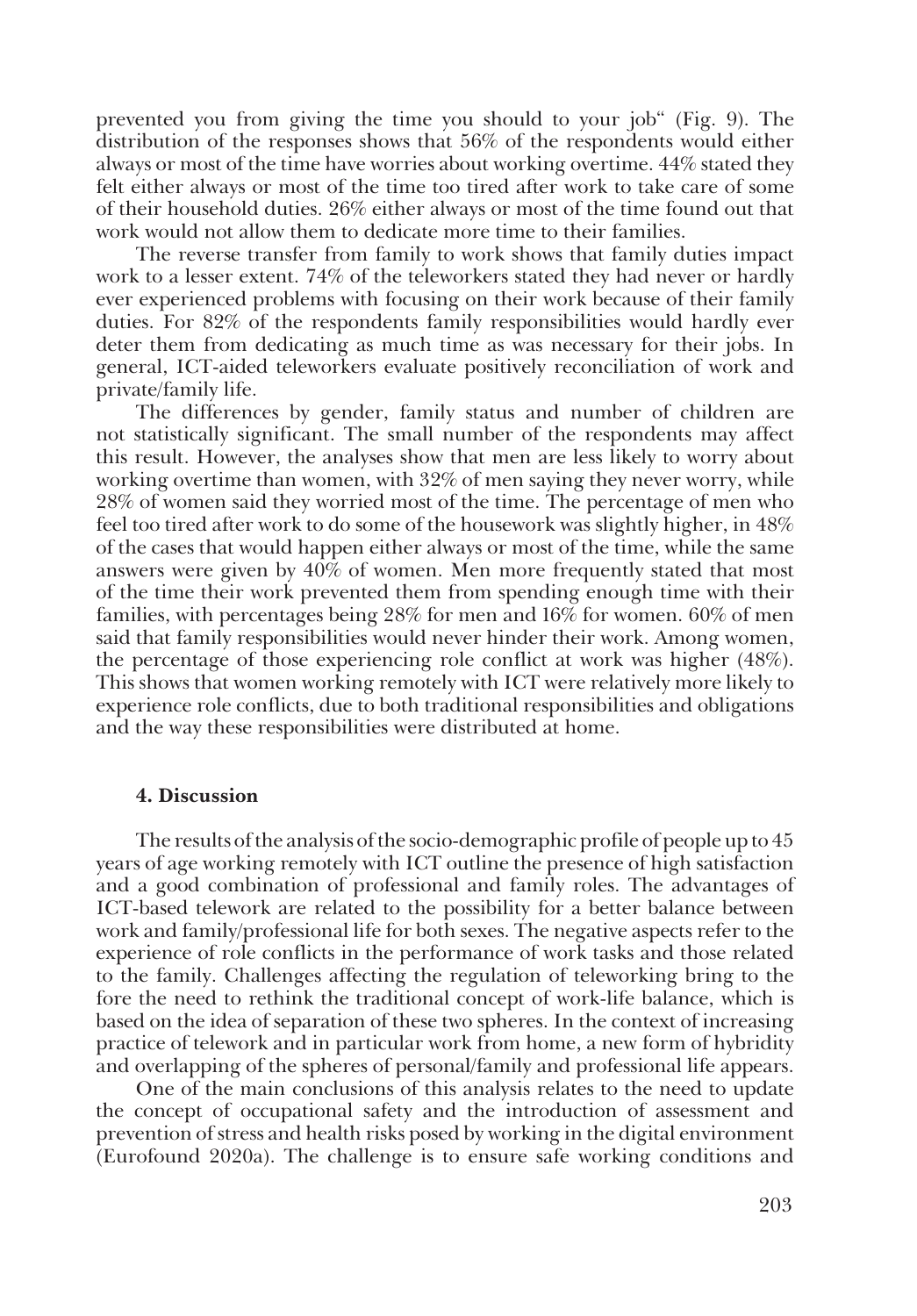protect the health of workers in an environment other than the employer's office/ site, especially when it comes to working from home. These risks are related to the performance of multiple tasks (multi-tasking), chronic fatigue, short-term work, the need for additional training and qualifications, unregulated and extended working hours, as well as reduced rest periods. The psychosomatic problems that result from working with computers and electronic devices, such as headaches, eye pain, sleep problems, chronic fatigue, muscle pain, reduced physical activity, require prevention and a new type of regulation of health risks and well-being of those working remotely with ICT.

ICT-aided teleworkers have flexible working hours and a high degree of autonomy when they determine what the sequence and times for implementation of work tasks should be (Eurofound 2020a). This has a beneficial effect on the quality of work and its reconciliation with family responsibilities. On the other hand, the actual measurement of the length of the working day and the workload remains a challenge. Research shows that electronic supervision can be a source of stress when it comes to intruding on employees' personal lives (Biron, van Veldhoven 2016; Eurofound 2020a). According to the Eurofound report, another disadvantage of telework with ICT is information overload as well as email overload. The EU is discussing the need to amend the labour law by introducing the right to disconnect, according to which workers would have the right not to answer emails and calls related to official duties at certain hours (Vargas-Llave, Weber, Avogaro 2020; Eurofound 2020a). Remote work from home may sometimes be due to impossibility to perform the work at the office. Another issue is the monitoring of the implementation of work tasks and permanent connectivity at home. The permanent connectivity involves expectations that the employee is continuously available and may respond at short notices, which can be a source of stress (Eurofound 2020b). Eurofound's research also shows that detachment from the workplace and from real contact with colleagues reduces opportunities for learning at the workplace through communication and sometimes creates a feeling of weaker identification with the organization, which may necessitate the need to reaffirm commitment and work ethic of workers (Eurofound 2020a).

The analyses made among ICT-aided teleworkers with in Bulgaria confirm the so-called 'paradox of autonomy'. The individuals working remotely and aided by ICT have flexible working hours, a high degree of autonomy in performing the work as methods, time and sequence of tasks. However, this flexibility and autonomy in some cases could be associated with excessive intensification of work in certain time intervals, which requires established skills for time management, work management and self-management by the employee (Kelliher, Anderson 2010, 83-106; Grant, Wallace, Spurgeon 2013, 527-546). Often, teleworkers work on customer orders or projects, and their pay is based on the performance, quantity and quality of work tasks (Eurofound 2020a). This autonomy in work is the most frequent motivation to choose remote employment (Ojala, Natti, Anttila 2014, 69-87). On the other hand however, it might be a source of uncertainty about work caused by the competitive principle of implementation of work commitments and their short-term nature.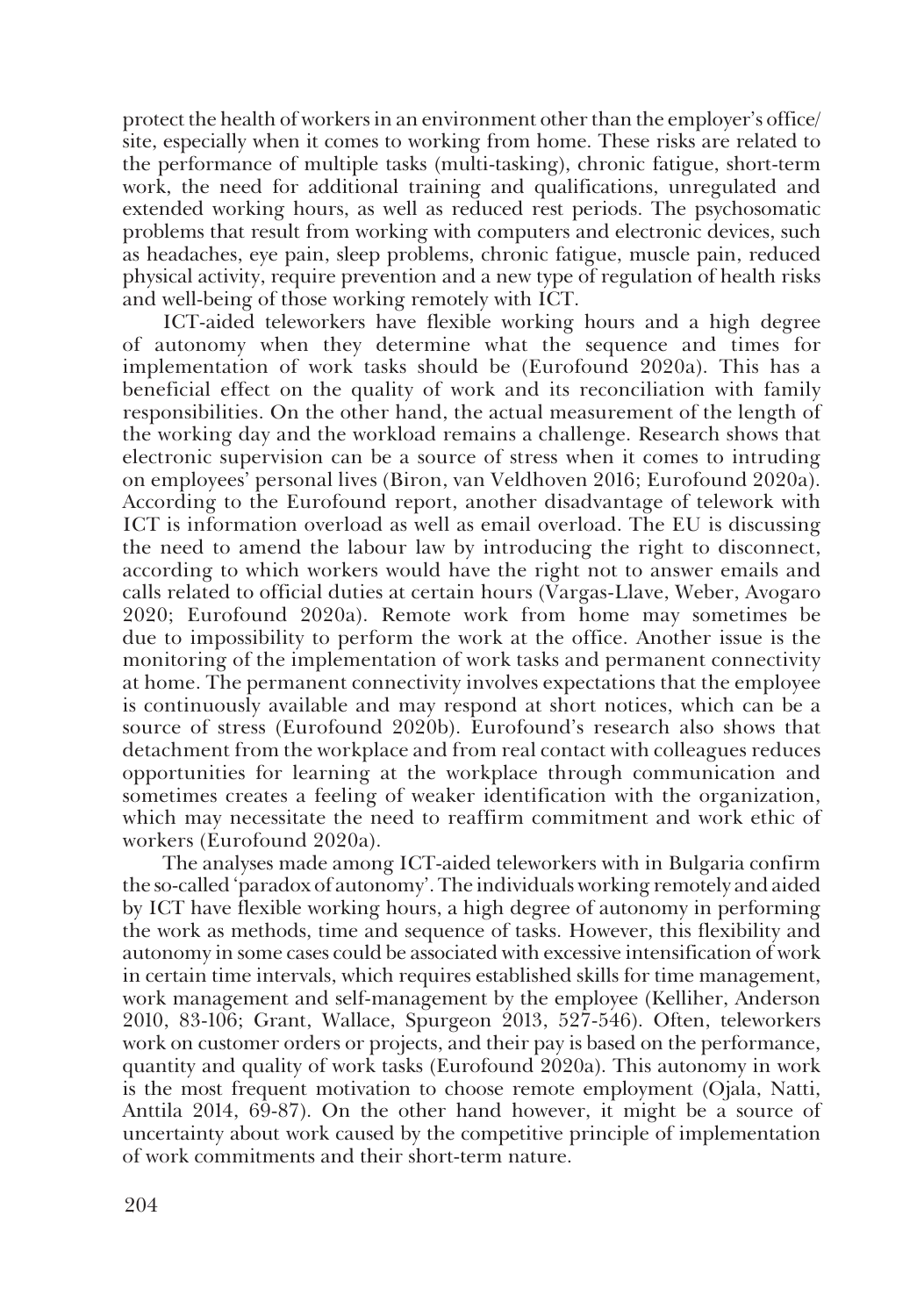Another challenge that the present study outlines related to the need of adoption of a common definition and regular data collection on telework whereby to evaluate how widespread are the flexible forms of employment, teleworking inclusive, and study the socio-demographic profile, opinions, attitudes, satisfaction and evaluations on work expressed by the teleworkers.

#### **5. Conclusion**

In today's world of COVID-19 pandemic, ICT-based teleworking becoming increasingly important. Many companies are realizing the advantages of remote employment as well as its disadvantages<sup>5</sup>. It is therefore necessary to carry out regular research and monitoring of this form of employment, to assess good practices in different countries, as well as its positive and negative effects on family and professional life, health and well-being of workers. This increasingly spread-out form of employment poses serious challenges to the traditional type of labour regulation, which needs to be updated in line with new trends in order to ensure safe and satisfying working conditions.

## **References**

- **Allen, Golden, Shockley 2015:** Т. Allen, T. Golden, K. Shockley. How effective is telecommuting? Assessing the status of our scientific findings. - Psychological Science in the Public Interest, 16, 2015, 2, 40-68.
- **Ammons, Markham 2004:** S. Ammons, W. Markham. Working at home: Experiences of skilled white collar workers. - Sociological Spectrum: Mid-South Sociological Association, 24, 2004, 191-238.
- **Biron, van Veldhoven 2016:** M. Biron, M. van Veldhoven. When control becomes a liability rather than an asset: Comparing home and office days among part-time teleworkers. - Journal of Organizational Behavior, 37, 2016, 8, 1317-1337.
- **Boell, Cecez-Kecmanovic, Campbell 2016:** S. Boell, D. Cecez-Kecmanovic, J. Campbell. Telework paradoxes and practices: The importance of the nature of work. - New Technology, Work and Employment, 31, 2016, 2, 114-131.
- **Den-Nagy 2014:** I. Den-Nagy. A double-edged sword?: A critical evaluation of the mobile phone in creating work-life balance. - New Technology, Work and Employment, 29, 2, 2014, 193-211.
- **DESI:** The Digital Economy and Society Index (DESI). Available from: https://ec.europa. eu/digital-single-market/en/digital-economy-and-society-index-desi [Accessed: 31 May 2021].
- **ETUI 2016:** ETUI. Digitalisation of the economy and its impact on labour markets. ETUI Working Paper 2016.02. Brussels, 2016. Available from: https://www.etui.

<sup>&</sup>lt;sup>5</sup> For example, some of the global leaders in IT services, consulting and business solutions, such as Tata Consultancy Services (TCS), provide 95% of their workforce with remote employment and help their clients adapt to this form of paid work. More information at: www. tcs.com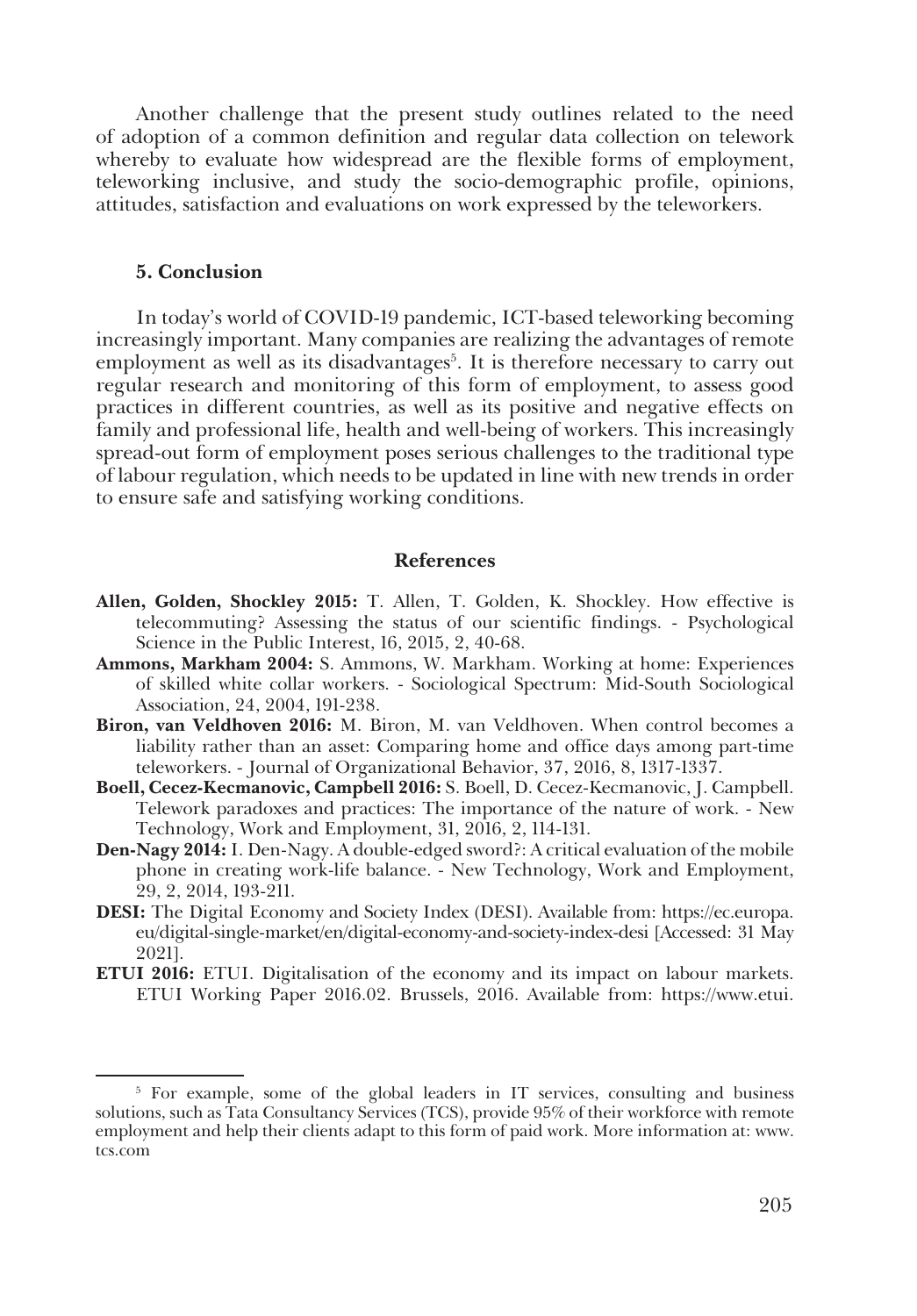org/publications/working-papers/digitalisation-of-the-economy-and-its-impact-onlabour-markets [Accessed: 31 May 2021].

- **Eurofound 2015:** Eurofound. Health and safety, 2015. Available from: https://www. eurofound.europa.eu/observatories/eurwork/industrial-relations-dictionary/ health-and-safety [Accessed: 31 May 2021].
- **Eurofound 2020a:** Eurofound. Telework and ICT-based mobile work: Flexible working in the digital age. New forms of employment series. Publications Office of the European Union, Luxembourg, 2020. Available from: https://www.eurofound. europa.eu/publications/report/2020/telework-and-ict-based-mobile-work-flexibleworking-in-the-digital-age [Accessed: 31 May 2021].
- **Eurofound 2020b:** Eurofound. New forms of employment: 2020 update. New forms of employment series. Publications Office of the European Union, Luxembourg, 2020. Available from: https://www.eurofound.europa.eu/publications/report/2020/ new-forms-of-employment-2020-update [Accessed: 31 May 2021].
- **Eurofound 2021:** Eurofound. Eurofound glossary, 2021. Available from: https://www. eurofound.europa.eu/data/glossary#W [Accessed: 31 May 2021].
- **Eurofound and the ILO 2017:** Eurofound and the ILO. Working anytime, anywhere: The effects on the world of work. Publications Office of the European Union, Luxembourg, and the International Labour Office, Geneva, 2017. Available from: https://www.eurofound.europa.eu/publications/report/2017/working-anytimeanywhere-the-effects-on-the-world-of-work [Accessed: 31 May 2021].
- **Eurostat 2020:** Eurostat. How usual is it to work from home?, 2020. Available from: https://ec.europa.eu/eurostat/web/products-eurostat-news/-/DDN-20200206-1 [Accessed: 31 May 2021].
- **Galvez, Martinez-Arguelles, Perez 2011:** A. Galvez, M. Martinez-Arguelles, C. Perez. Telework and work-life balance: Some dimensions for organisational change. - Journal of Workplace Rights, 16, 2011, 273-297.
- **Grant, Wallace, Spurgeon 2013:** C. Grant, L. Wallace, P. Spurgeon. An exploration of the psychological factors affecting remote e-worker's job effectiveness, well-being and work-life balance. - Employee Relations, 35, 2013, 5, 527-546.
- **Huws 2017:** U. Huws. Where did online platforms come from? The virtualization of work organization and the new policy challenges it raises. - In: P. Meil, V. Kirov (eds.). Policy Implications of Virtual Work. London: Palgrave Macmillan, 2017, 29-48.
- **Kanev et al. 2013:** П. Кънев, И. Пантелеева, З. Иванова, Кр. Кулчев. Гъвкавата заетост в българските бизнес организации. - В: Алманах "Научни изследвания". Свишов: СА "Д. А. Ценов", 20, 2013, 1-7. (Р. Капеу, I. Panteleeva, Z. Ivanova, Kr. Kulchev. Gavkavata zaetost v balgarskite biznes organizatsii. - V: Almanah "Nauchni izsledvaniya", Svishtov: SA "D. A. Tsenov", 20, 2013, 1-7.) Available from: https://dlib.uni-svishtov.bg/handle/10610/1804 [Accessed: 31 May 2021].
- **Kelliher, Anderson 2010:** C. Kelliher, D. Anderson. Doing more with less? Flexible working practices and the intensification of work. - Human Relations, 63, 2010, 1, 83-106.
- **Mazmanian, Orlikowski, Yates 2013:** M. Mazmanian, W. Orlikowski, J. Yates. The autonomy paradox: The implications of mobile email devices for knowledge professionals. - Organization Science, 24, 2013, 5, 1335-1357.
- **Ojala, Natti, Anttila 2014:** S. Ojala, J. Natti, T. Anttila. Informal overtime at home instead of telework: Increase in negative work-family interface. - International Journal of Sociology and Social Policy, 34, 2014, 1-2, 69-87.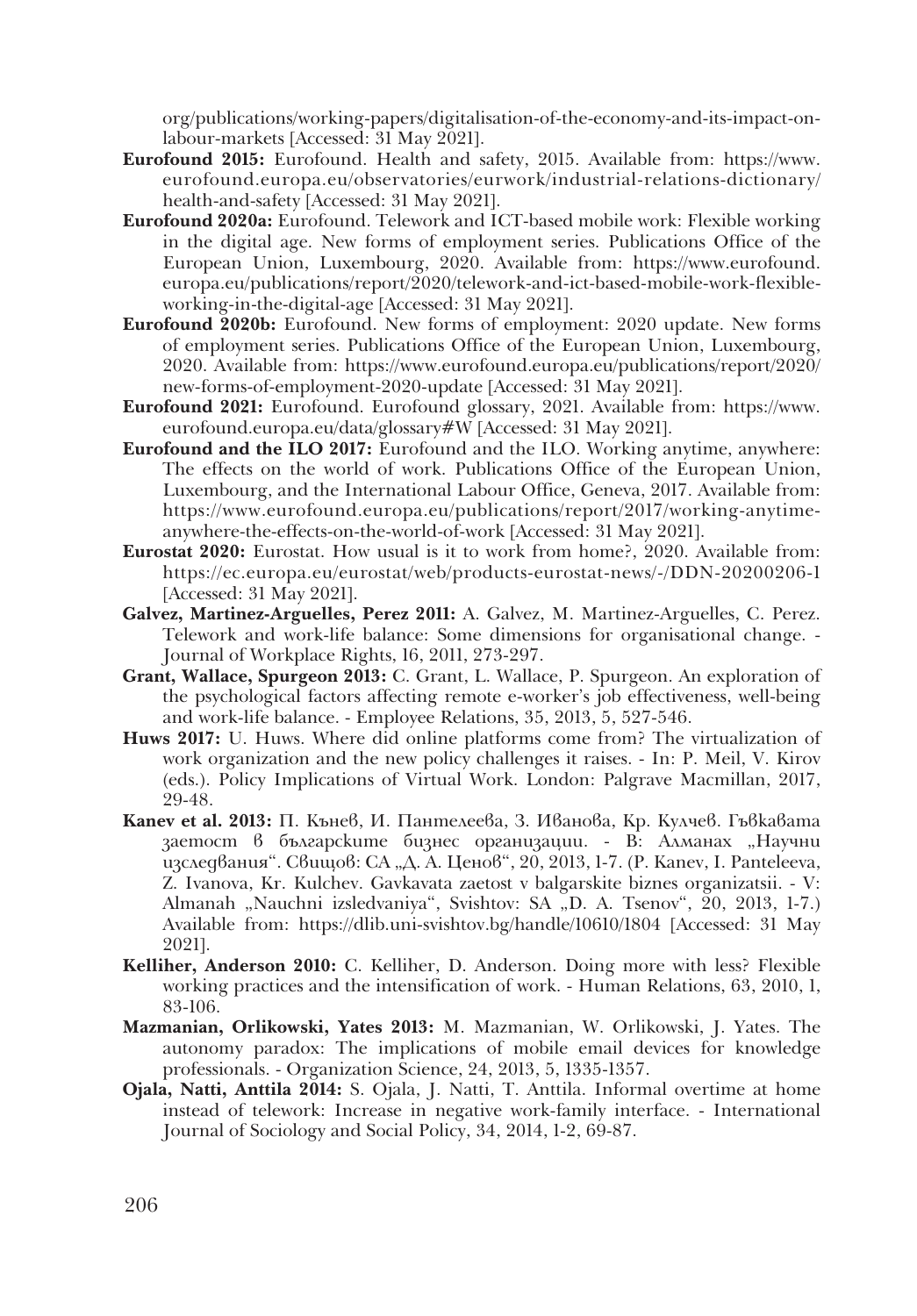- **Sewell, Taskin 2015:** G. Sewell, L. Taskin. Out of sight, out of mind in a new world of work? Autonomy, control and spatiotemporal scaling in telework. - Organization Studies, 36, 2015, 11, 1507–1529.
- **Vachkova 2008:** Е. Вачкова. Динамика на гъвкавата заетост в България в контекста на глобалната среда (1996-2008 г.). София, 2008. (E. Vachkova. Dinamika na gavkavata zaetost v Bulgaria v konteksta na globalnata sreda (1996- 2008 g.). Sofia, 2008.)
- **Vargas-Llave, Weber, Avogaro 2020:** O. Vargas-Llave, T. Weber, M. Avogaro. Right to disconnect in the 27 EU Member States. Working paper. Eurofound, 2020. Available from: https://www.eurofound.europa.eu/sites/default/files/wpef20019.pdf [Accessed: 31 May 2021].
- **Vladimirova, Atanasova 2008:** К. Владимирова, M. Атанасова. Гъвкави форми на заетост в малките и средните предприятия: състояние и възможности за развитие. - Годишник на УНСС, 1, 2008, 7-43. (K. Vladimirova, M. Atanasova. Gavkavi formi na zaetost v malkite i srednite predpriyatiya: Sastoyanie i vazmozhnosti za razvitie. - Godishnik na UNSS, 1, 2008, 7-43.)
- **Wojcak, Barаth 2017:** E. Wojcak, M. Barаth. National culture and application of telework in Europe. - European Journal of Business Science and Technology, 3, 2017, 1, 65-74.
- **Wojcak et al. 2016:** E. Wojcak, L. Bajzikova, H. Sajgalikova, M. Polakova. How to achieve sustainable efficiency with teleworkers: Leadership model in telework. - Procedia - Social and Behavioral Sciences, 229, 2016, 33-41.
- **Yordanova 2020:** Г. Йорданова, Г. Виртуалният офис: нова възможност за баланса работа - семейство в ИКТ сектора в България. София: Академично издателство "Проф. Марин Дринов", 2020. (G. Yordanova. Virtualniyat ofis: nova vazmozhnost za balansa rabota - semeystvo v IKT sektora v Bulgaria. Sofia: Akademichno izdatelstvo "Prof. Marin Drinov", 2002.) Available from: https:// ips-bas.org/2020/04/06/йорданова-г-виртуалният-офис-нова-въз/ [Accessed: 31 May 2021].
- **Yordanova, Kirov 2018:** Г. Йорданова, В. Киров. Предизвикателствата пред работата от разстояние: случаят на българските жени в сектора на информационните и комуникационни технологии. - В: П. Бояджиева, М. Канушев, М. Иванов (съст.). Неравенства и социална (дез)интеграция: в търсене на заедност. София: Изток-Запад, 2018, 347-362. (G. Yordanova, V. Kirov. Predizvikatelstvata pred rabotata ot razstoyanie: sluchayat na balgarskite zheni v sektora na informatsionnite i komunikatsionni tehnologii. - V: P. Boyadzhieva, M. Kanushev, M. Ivanov (sast.). Neravenstva i sotsialna (dez)integratsiya: v tarsene na zaednost. Sofia: Iztok-Zapad, 2018, 347-362.)

#### **Assoc. Prof. Elitsa Dimitrova, PhD**

 Institute for Population and Human Studies Bulgarian Academy of Sciences Acad. Georgi Bonchev Str., Bl. 6, Fl. 6 1113 Sofia, Bulgaria Plovdiv University "Paisii Hilendarski" 24 Tsar Asen Str. 4000 Plovdiv, Bulgaria Email: elitsa\_kdimitrova@yahoo.com